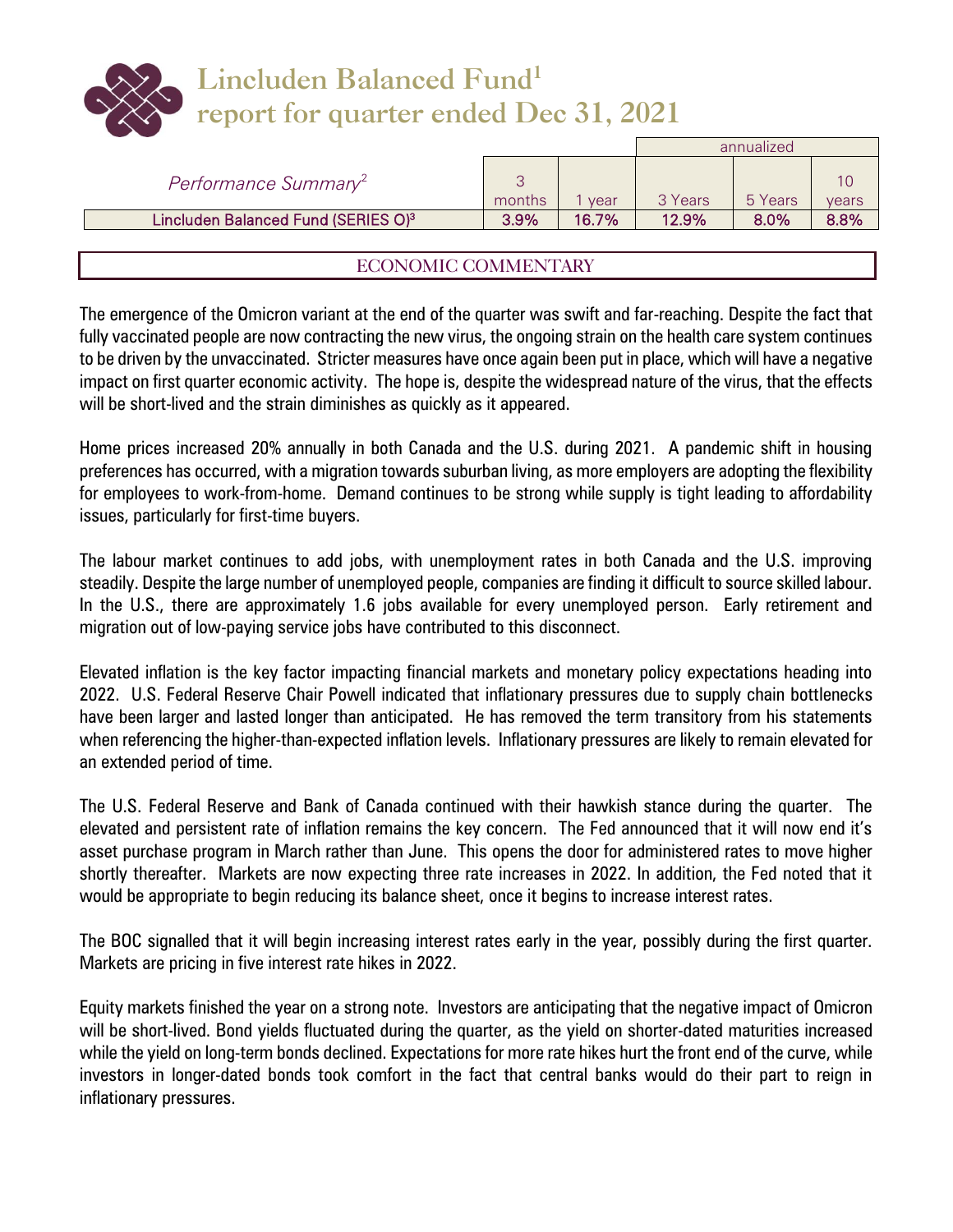## ASSET MIX STRATEGY

The funds equity exposure was consistent during the quarter.

## FIXED INCOME STRATEGY

Interest rates ended the year mixed as short-term bond yields increased while longer-dated bond yields declined. Volatile conditions were evident as the range in yield curve movements was fairly dramatic. Inflation remains the key economic indicator impacting the bond market. Aggressive expectations for interest rate hikes in 2022, by both the Bank of Canada and the U.S. Federal Reserve, contributed to the changes in the yield curve. The yield on short-term bonds increased as the market began pricing in the potential for multiple interest rate hikes by the central banks. Despite inflation running at extremely high levels, investors are showing confidence that additional interest rate hikes will help contain inflationary pressures. As a result, the yield on longer-dated bonds declined. The yield on the 10 year Government of Canada bond decreased from 1.51% at the beginning of the quarter to 1.43% at the end of the quarter, a decrease of 8 b.p.

The slope of the yield curve flattened dramatically during the quarter. Five year Government of Canada bond yields increased by 15 b.p., moving from 1.11% to 1.26%, while thirty year yields declined by 31 b.p., moving from 1.99% to 1.68%. The portfolio is positioned for a steepening of the yield curve. As a result, yield curve positioning was a detractor from performance during the quarter.

On a year-to-date basis, five year bond yields increased by 87 b.p., ten year yields increased by 75 b.p. and thirty year yields increased by 47 b.p.

The spread between corporate bonds and Government of Canada bonds was relatively unchanged during the quarter as prospects for improving economic conditions provided support to credit markets. The portfolio continues to maintain a healthy position in high quality corporate bonds. Provincial bond spreads were relatively unchanged during the quarter as well.

## EQUITY STRATEGY

The year concluded on a strong note with equity markets trading at or near record highs. Throughout the year, the portfolio participated in the broad rally and produced a very strong absolute return that was well ahead of the market.

Following the strong performance trend through the year, the portfolio continued to post positive returns in the fourth quarter.

The lack of exposure to Healthcare was a positive contributor as the sector declined during the period. One of our new ideas, Topicus had a very strong year. This enterprise software company returned over 200% above our average cost over the course of the year. Toward the end of the year, shares pulled-back a little bit with the prospect of rising interest rates on the horizon. Given the strong performance in this high quality company, we believe that some profit taking was due to take place heading into year-end. We remain a long-term shareholder of Topicus.

The exposure to Energy was a contributor to the performance with shares in Canadian Natural Resources, Cenovus, Suncor, and Vermilion posting strong returns. These holdings saw record cash flows on the back of higher oil prices during the year and decided to reward shareholders with material dividend increases in some cases. The position in Canadian Natural Resources was eliminated as the shares had appreciated considerably throughout the year.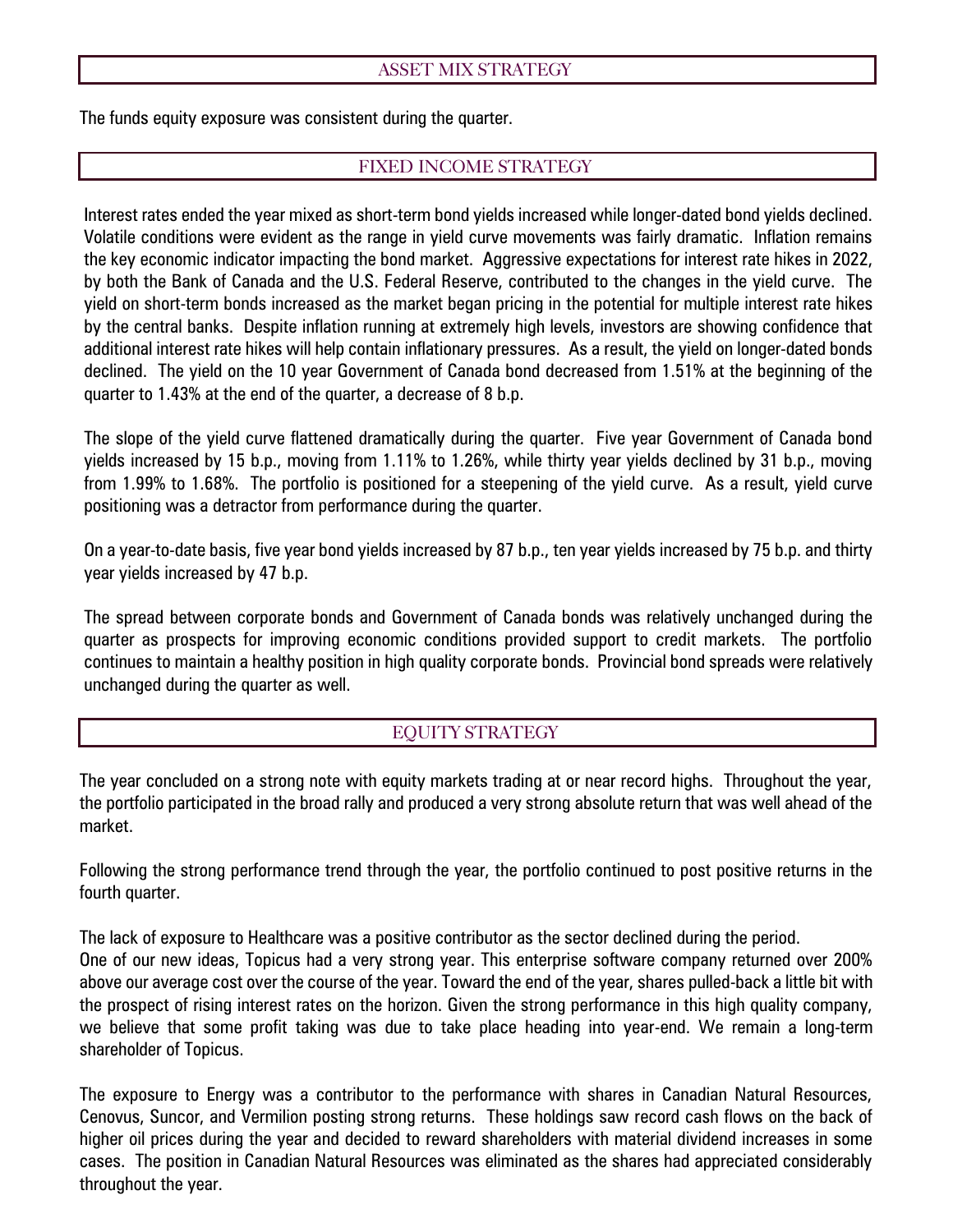Shares in Bank of Nova Scotia and TD Bank had a solid performance due to better than expected quarterly results. Stronger domestic and international lending and lower credit related losses were key. With the financial regulator OSFI dropping their capital withholding requirements, both banks increased their dividends by over 10% and announced share buy back programs providing a further catalyst.

The existing positions in Brookfield Asset Management, Gildan, and Onex were sold as their share prices had advanced significantly and reached their valuation targets. The proceeds were redeployed into more attractive candidates that met our quality and valuation criteria including Pason Systems and Saputo.

Pason Systems provides rental oilfield instrumentation systems that are designed and manufactured for drilling rigs. The company offers both wellsite rental services and internet data management services. Shares have traded down as demand for their product diminished in a lower oil price environment. However, as the economy continues to open-up and demand for energy resumes, Pason's products and services will be in greater demand. The shares trade at an attractive valuation multiple and also pay a dividend.

Saputo Inc. (SAP) is one of the top 10 dairy processors in the world and one of the top three cheese producers in the United States. Saputo also operates a distribution network through which it markets its products. Shares were bought on weakness as the company currently faces a number of headwinds including higher input costs, lower capacity utilization, and some difficulty sourcing labour. We believe these issues are temporary and a normalization of these factors should translate into higher earnings in the future and an accompanying recovery in the share price. The shares currently trade at an attractive valuation and offer a reasonable dividend yield.

The Global equity portfolio posted a decent positive return and was in-line with the market.

The Healthcare exposure was a positive contributor. GlaxoSmithKline and Pfizer posted strong quarterly results driven by higher vaccine related sales. Their revenue and earnings guidance for the year was raised. The Omicron related variant, which surfaced in late November, provided a further catalyst to the shares.

Consumer Discretionary holdings Dollar General, Dollar Tree, Inchcape, TJX, and Tractor Supply all posted strong returns during the period. Shares in Dollar Tree in particular advanced considerably as the company pivoted away from selling items at a single fixed price point and introduced several levels of pricing to help offset the impact of inflation and supply chain disruptions. In addition, the shares rallied further as an activist investor built a significant position with the intent of trying to revitalize the company and its strategy by potentially replacing both the board and management.

Shares in Consumer Staples holdings Associated British Foods, Kroger, Reckitt Benckiser, and Walgreens advanced. Kroger is the largest traditional grocer in the US. The company has a low earnings multiple compared to the market and as Covid threats reaccelerate, this defensive holding is a safe haven for investors which drove its stock price higher.

The lower exposure to Information Technology was a detractor as the sector posted a strong return. Holdings Cisco and Microsoft posted strong returns during the quarter. Microsoft has continued growth opportunities for global enterprise cloud computing and security applications associated with cloud computing. The continued growth from these applications continues to increase the company's value.

A new position was initiated in Activision while Bridgestone was eliminated as the shares reached their price objective. Activision Blizzard develops and distributes interactive games and peripheral products which can be used on PC's, game consoles, and mobile devices. The company saw an increased demand due to COVID as more people were staying at home. In addition, a new round of consoles were released in 2020, which caused increased purchases for existing titles. The shares dropped significantly on allegations of a poor corporate culture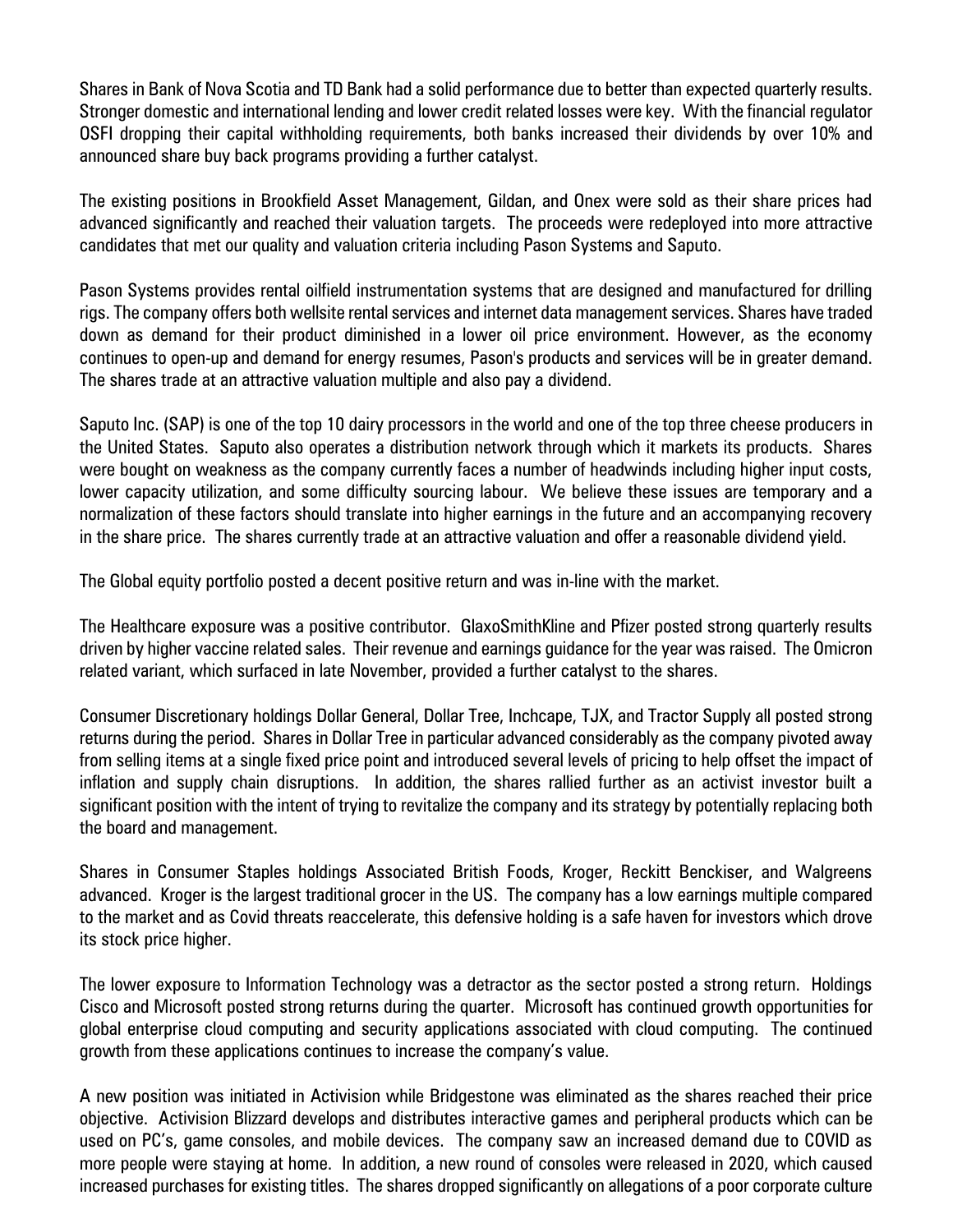## creating an attractive entry point given the compelling valuation. Future product releases, the company's ability to generate strong free cash flows, and positive long-term industry trends bode well for the shares.

<sup>1</sup> Commissions, trailing commissions, management fees and expenses may be associated with mutual fund investments. Please read the prospectus before investing. The indicated rates of return are historical annual compounded total returns including changes in unit values and reinvestment of all distributions. They do not take in to account management fees, sales, redemption, distribution or optional charges or income taxes payable by any unit holder that would have reduced returns. Mutual funds are not guaranteed; their values change frequently and past performance may not be repeated.

<sup>2</sup> Returns are presented excluding any investment management fees that may be charged to the investor's account. They are inclusive of the Fund's operating expenses.

 $\overline{a}$ 

<sup>&</sup>lt;sup>3</sup>The return for the quarter ended Dec 31, 2021 was 3.4% for the Series A units (the management fee is charged directly to the Fund). For the 12 months ended Dec 31 2021 the return was 14.4%; for the three years, 10.7% annualized; for the five years 5.9%, and; for the 10 year 6.7 since inception (July 31, 2007), 4.7% annualized. The return for the quarter ended Dec 31, 2021 was 3.9% for the Series F units ;for 12 months ending Dec 31, 2021 the return was 16.4%; for the 3 years 12.6% annualized and since inception (December 19, 2017) 8.5%.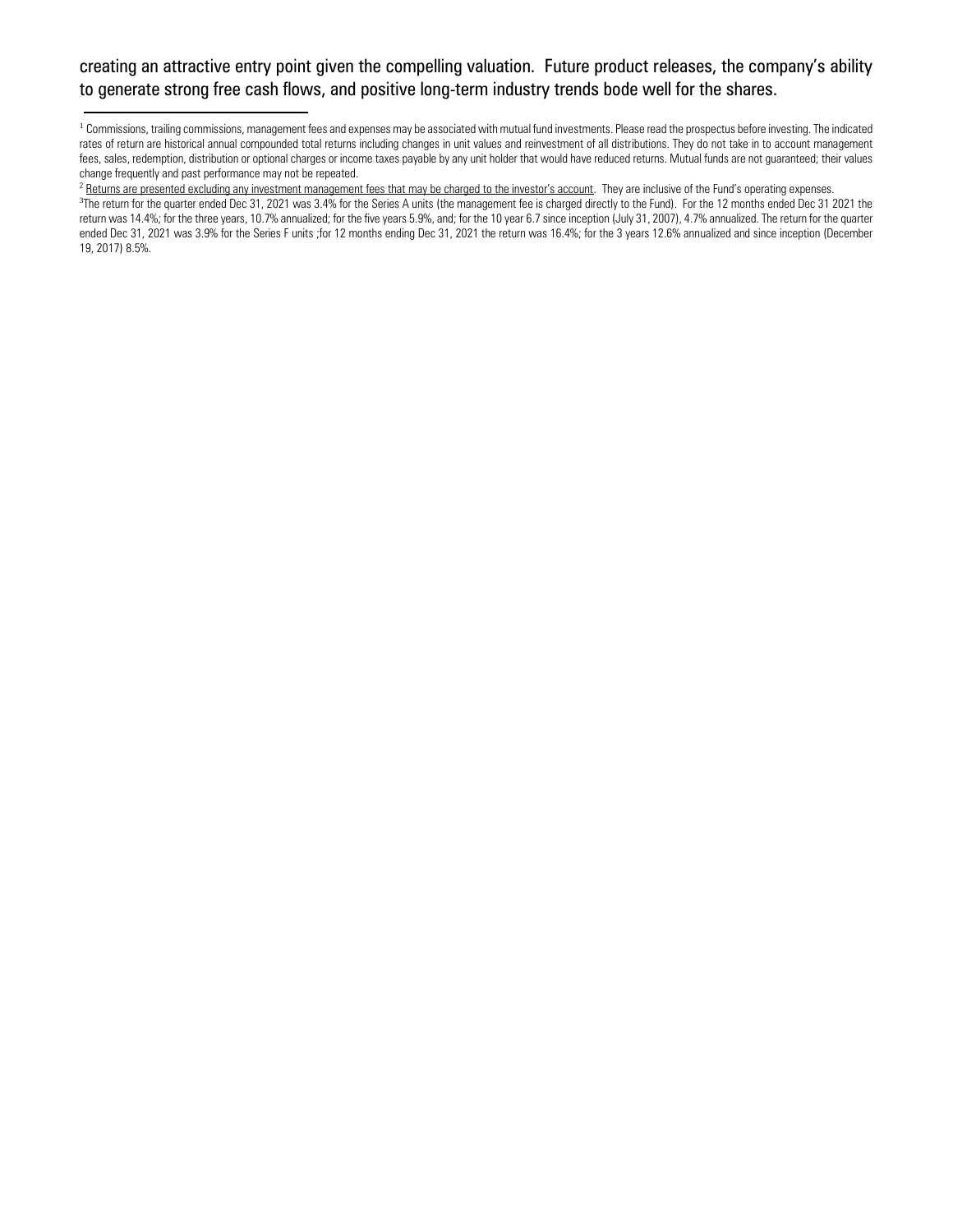S Lincluden

#### LINCLUDEN BALANCED FUND LINBAL

CIBC #LINF0001002

Canadian Dollar

31/12/2021

| Quantity                       | Symbol    | Security                                                      | Unit<br><b>Cost Local</b> | <b>Total</b><br>Cost (\$CA) | Price<br>Local | Market<br>Value (\$CA) | % of<br>TF | Current<br>Yield |
|--------------------------------|-----------|---------------------------------------------------------------|---------------------------|-----------------------------|----------------|------------------------|------------|------------------|
| Cash & Equivalents             |           |                                                               |                           |                             |                |                        |            |                  |
| 19,596                         | cash      | <b>BRITISH POUNDS</b>                                         |                           | 33,509.24                   |                | 33,552.22              | 0.0        | 0.0              |
| 96,847                         | cash      | <b>CANADIAN DOLLARS</b>                                       |                           | 96,847.34                   |                | 96,847.34              | 0.1        | 0.0              |
| 49,050                         | divacc    | Dividend Accrual Account - CA                                 |                           | 49,050.38                   |                | 49,050.38              | 0.1        | 0.0              |
| 4,553                          | divacc    | Dividend Accrual Account - GB                                 |                           | 7,753.41                    |                | 7,796.09               | 0.0        |                  |
| 31,007                         | divacc    | Dividend Accrual Account - US                                 |                           | 39,292.31                   |                | 39,222.30              | 0.0        |                  |
| 37,874                         | cash      | U.S. DOLLARS                                                  |                           | 48,246.07                   |                | 47,909.09              | 0.1        | 0.0              |
| 2,600,000                      | 1350Z78X5 | <b>CDA T-BILLS</b><br>0.090% due March 3, 2022                | \$99.99                   | 2,599,740.00                | \$99.98        | 2,599,428.00           | 3.1        | 0.1              |
|                                |           | <b>Cash &amp; Equivalents Total</b>                           |                           | 2,874,438.75                |                | 2,873,805.43           | 3,4        | 0.1              |
| <b>Fixed Income</b>            |           |                                                               |                           |                             |                |                        |            |                  |
| <b>Canadian Pay Bonds</b>      |           |                                                               |                           |                             |                |                        |            |                  |
| <b>Canadian Pay Government</b> |           |                                                               |                           |                             |                |                        |            |                  |
| 1,445,000                      | 13509PHE6 | <b>CDA HOUSING FLOAT</b><br>0.488% due September 15, 2024 AAA | \$100.67                  | 1,454,723.46                | \$100.66       | 1,454,464.75           | 1.7        | 0.5              |
| 1,060,000                      | 135087L51 | <b>CDA GOVT</b><br>0.250% due March 1, 2026 AAA               | \$96.49                   | 1,022,794.00                | \$96.14        | 1,019,031.00           | 1.2        | 0.3              |
| 45,000                         | 135087F82 | <b>CDA GOVT</b><br>1.000% due June 1, 2027 AAA                | \$102.77                  | 46,244.25                   | \$98.71        | 44,419.50              | 0.1        | $1.0$            |
| 80,000                         | 135087H23 | <b>CDA GOVT</b><br>2.000% due June 1, 2028 AAA                | \$101.85                  | 81,480.00                   | \$104.45       | 83,563.20              | 0.1        | 1.9              |
| 1,645,000                      | 135087K37 | <b>CDA GOVT</b><br>1.250% due June 1, 2030 AAA                | \$105.44                  | 1,734,464.50                | \$99.27        | 1,633,057.30           | 1.9        | 1.3              |
| 1,030,000                      | 135087L44 | CDA GOVT<br>0.500% due December 1, 2030 AAA                   | \$91.39                   | 941,317.00                  | \$92.62        | 953,944.80             | 1.1        | 0.5              |
|                                |           | <b>Accrued Interest</b>                                       |                           |                             |                | 3,470.30               | 0.0        |                  |
|                                |           | <b>Canadian Pay Government Total</b>                          |                           | 5,281,023.21                |                | 5,191,950.85           | 6.1        | 0.7              |
| <b>Canadian Pay Provincial</b> |           |                                                               |                           |                             |                |                        |            |                  |
| 2,245,000                      | 68323AAW4 | PROV ONTARIO                                                  | \$106.53                  | 2,391,506.57                | \$101.15       | 2,270,884.85           | 2.7        | 3.1              |
|                                |           | 3.150% due June 2, 2022 AA<br>PROV ONTARIO                    |                           |                             |                |                        |            |                  |
| 380,000                        | 68323ACG7 | 3.500% due June 2, 2024 AA                                    | \$112.21                  | 426,382.70                  | \$105.22       | 399,839.80             | 0.5        | 3.3              |
| 235,000                        | 642869AJ0 | PROV NEW BRUNSWICK<br>3.650% due June 3, 2024 A               | \$110.18                  | 258,930.05                  | \$105.59       | 248,131.80             | 0.3        | 3.5              |
| 165,000                        | 803854JW9 | PROV SASKATCHEWAN<br>3.200% due June 3, 2024 AAA              | \$106.87                  | 176,342.10                  | \$104.51       | 172,444.80             | 0.2        | 3.1              |
| 260,000                        | 74814ZES8 | PROV QUEBEC<br>3.750% due September 1, 2024 AA                | \$114.10                  | 296,666.54                  | \$106.44       | 276,746.60             | 0.3        | 3.5              |
| 1,210,000                      | 013051DQ7 | PROV. ALBERTA<br>2.350% due June 1, 2025 AA                   | \$97.50                   | 1,179,770.55                | \$102.98       | 1,246,045.90           | 1.5        | 2.3              |

Lincluden Investment Management Page 1 of 11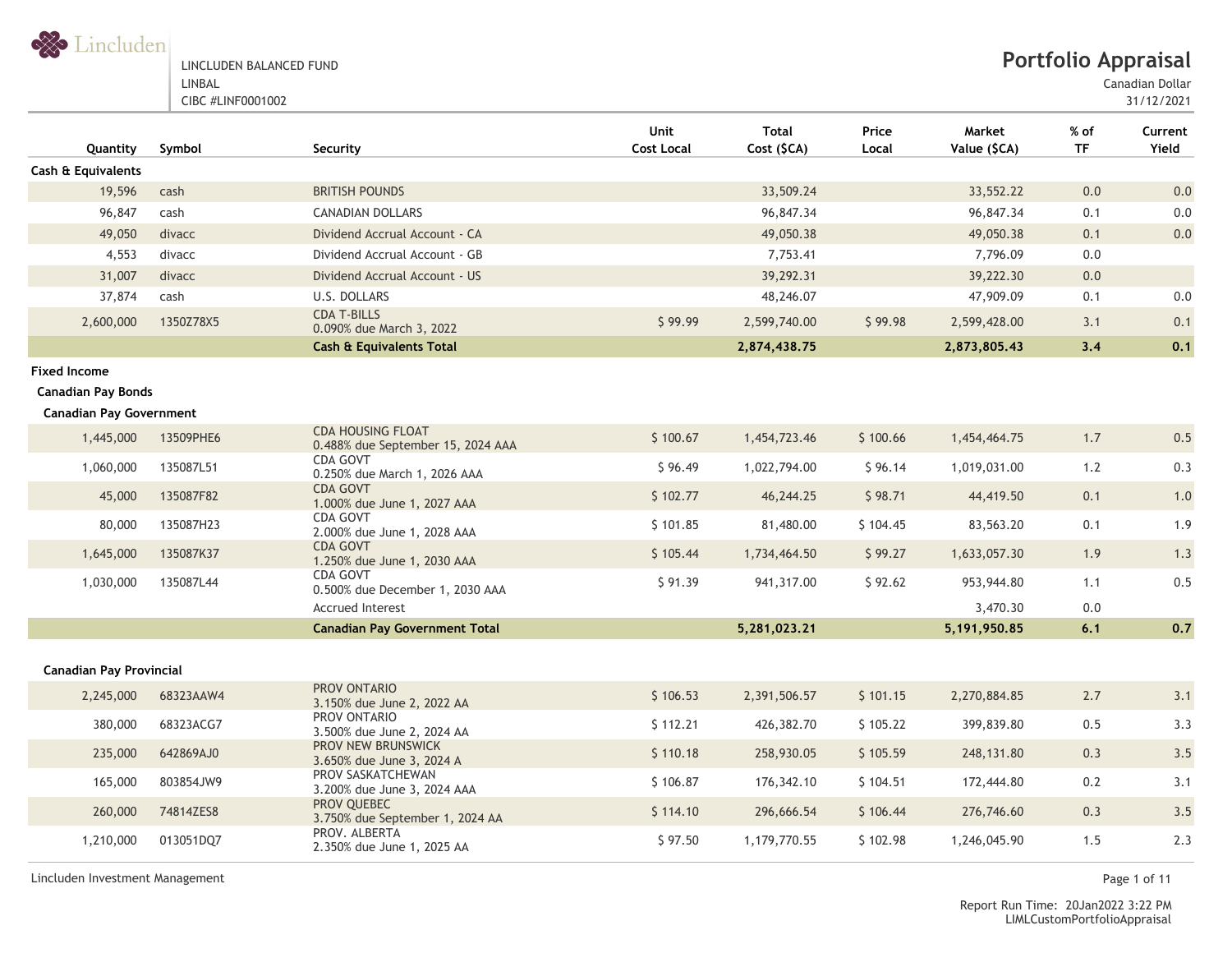

Canadian Dollar

| Quantity                      | Symbol    | Security                                                     | Unit<br><b>Cost Local</b> | <b>Total</b><br>Cost (\$CA) | Price<br>Local | Market<br>Value (\$CA) | % of<br><b>TF</b> | Current<br>Yield |
|-------------------------------|-----------|--------------------------------------------------------------|---------------------------|-----------------------------|----------------|------------------------|-------------------|------------------|
| 320,000                       | 563469UE3 | PROV MANITOBA<br>2.450% due June 2, 2025 AA                  | \$100.95                  | 323,050.00                  | \$103.30       | 330,550.40             | 0.4               | 2.4              |
| 1,560,000                     | 74814ZEV1 | PROV QUEBEC<br>2.750% due September 1, 2025 AA               | \$104.21                  | 1,625,675.81                | \$104.70       | 1,633,351.20           | 1.9               | 2.6              |
| 1,235,000                     | 68323ADM3 | PROV ONTARIO<br>2.400% due June 2, 2026 AA                   | \$102.96                  | 1,271,514.00                | \$103.60       | 1,279,484.70           | 1.5               | 2.3              |
| 190,000                       | C68012AD2 | <b>OMERS FINANCIAL TRUST</b><br>1.550% due April 21, 2027 AA | \$99.90                   | 189,811.90                  | \$98.80        | 187,714.30             | 0.2               | 1.6              |
| 1,695,000                     | 68323AEE0 | PROV ONTARIO<br>2.600% due June 2, 2027 AA                   | \$104.61                  | 1,773,166.80                | \$104.82       | 1,776,766.80           | 2.1               | 2.5              |
| 974,942                       | 68333ZAE7 | <b>ONTARIO PROV CDA</b><br>2.700% due June 2, 2029 AA        | \$109.59                  | 1,068,431.72                | \$105.86       | 1,032,063.85           | 1.2               | 2.6              |
| 620,000                       | 74814ZFF5 | PROV QUEBEC<br>2.300% due September 1, 2029 AA               | \$103.45                  | 641,395.49                  | \$103.32       | 640,590.20             | 0.8               | 2.2              |
| 125,000                       | 68333ZAH0 | <b>ONTARIO PROV CDA</b><br>2.050% due June 2, 2030 AA        | \$105.55                  | 131,937.50                  | \$100.88       | 126,095.00             | 0.1               | 2.0              |
| 440,000                       | 110709GK2 | PROV. B.C.<br>2.200% due June 18, 2030 AAA                   | \$99.19                   | 436,418.40                  | \$102.42       | 450,652.40             | 0.5               | 2.1              |
| 210,000                       | 74814ZFG3 | PROV QUEBEC<br>1.900% due September 1, 2030 AA               | \$97.93                   | 205,661.40                  | \$99.87        | 209,733.30             | 0.2               | 1.9              |
|                               |           | <b>Accrued Interest</b>                                      |                           |                             |                | 43,323.07              | 0.1               |                  |
|                               |           | <b>Canadian Pay Provincial Total</b>                         |                           | 12,396,661.54               |                | 12,324,418.97          | 14.6              | 2.6              |
|                               |           |                                                              |                           |                             |                |                        |                   |                  |
| <b>Canadian Pay Municipal</b> |           |                                                              |                           |                             |                |                        |                   |                  |
| 220,000                       | 891288DS8 | <b>CITY OF TORONTO</b><br>2.650% due November 9, 2029 AA     | \$108.92                  | 239,624.00                  | \$105.06       | 231,132.00             | 0.3               | 2.5              |
| 130,000                       | 98704CRB4 | YORK REGIONAL MUNICIPALITY<br>1.700% due May 27, 2030 AA     | \$99.90                   | 129,868.70                  | \$97.71        | 127,028.20             | 0.2               | 1.7              |
|                               |           | <b>Accrued Interest</b>                                      |                           |                             |                | 1,039.30               | 0.0               |                  |
|                               |           | <b>Canadian Pay Municipal Total</b>                          |                           | 369,492.70                  |                | 359,199.50             | 0.4               | 2.2              |
|                               |           |                                                              |                           |                             |                |                        |                   |                  |
| <b>Canadian Pay Corporate</b> |           | <b>HYDRO ONE</b>                                             |                           |                             |                |                        |                   |                  |
| 275,000                       | 44810ZBF6 | 3.200% due January 13, 2022 A                                | \$107.13                  | 294,620.00                  | \$100.05       | 275, 137.50            | 0.3               | 3.2              |
| 240,000                       | 891160K51 | <b>TD BANK</b><br>1.994% due March 23, 2022 AA               | \$98.79                   | 237,085.40                  | \$100.36       | 240,873.60             | 0.3               | 2.0              |
| 395,000                       | 064151F24 | <b>BK NOVA SCOTIA</b><br>2.360% due November 8, 2022 A       | \$99.99                   | 394,944.70                  | \$101.26       | 399,988.85             | 0.5               | 2.3              |
| 370,000                       | 13596ZE68 | <b>CIBC</b><br>2.470% due December 5, 2022 A                 | \$99.60                   | 368,523.70                  | \$101.44       | 375, 335.40            | 0.4               | 2.4              |
| 305,000                       | 0641514V2 | BK NOVA SCOTIA<br>2.980% due April 17, 2023 A                | \$99.97                   | 304,914.60                  | \$102.37       | 312,231.55             | 0.4               | 2.9              |
| 170,000                       | 06415EK46 | BK NOVA SCOTIA<br>2.380% due May 1, 2023 A                   | \$99.99                   | 169,974.50                  | \$101.42       | 172,417.40             | 0.2               | 2.3              |

Lincluden Investment Management Page 2 of 11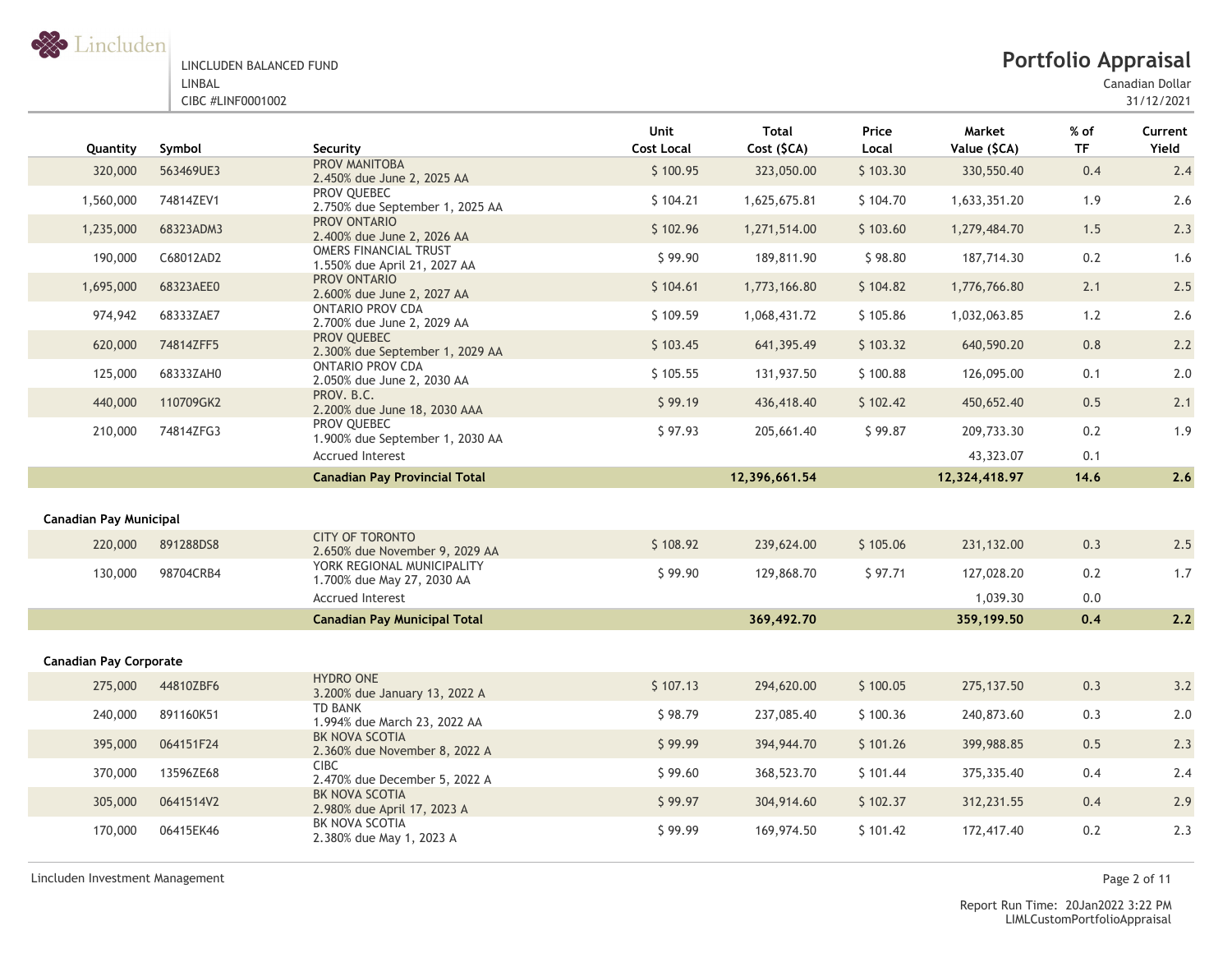

Canadian Dollar

| Quantity | Symbol    | Security                                                                                  | Unit<br><b>Cost Local</b> | Total<br>Cost (\$CA) | Price<br>Local | Market<br>Value (\$CA) | % of<br><b>TF</b> | Current<br>Yield |
|----------|-----------|-------------------------------------------------------------------------------------------|---------------------------|----------------------|----------------|------------------------|-------------------|------------------|
| 450,000  | 891160LV3 | <b>TD BANK</b><br>1.909% due July 18, 2023 AA                                             | \$97.07                   | 436,792.50           | \$101.08       | 454,869.00             | 0.5               | 1.9              |
| 630,000  | 89353ZBX5 | TRANSCDA PIPELINES CLBL<br>3.690% due July 19, 2023 BBB                                   | \$104.30                  | 657,106.95           | \$102.91       | 648,333.00             | 0.8               | 3.6              |
| 25,000   | 45834ZAN9 | <b>INTER PIPELINE LTD</b><br>2.608% due September 13, 2023 BBB                            | \$100.00                  | 25,000.00            | \$101.28       | 25,320.50              | 0.0               | 2.6              |
| 105,000  | 82028KAT8 | SHAW COMMUNICATIONS<br>4.350% due January 31, 2024 BBB                                    | \$106.38                  | 111,702.73           | \$104.69       | 109,922.40             | 0.1               | 4.2              |
| 55,000   | 45834ZAQ2 | <b>INTER PIPELINE LTD</b><br>2.734% due April 18, 2024 BBB                                | \$100.00                  | 55,000.00            | \$101.40       | 55,770.00              | 0.1               | 2.7              |
| 100,000  | 13321LAK4 | CAMECO CORP CLBL<br>4.190% due June 24, 2024 BBB                                          | \$100.92                  | 100,916.00           | \$104.69       | 104,687.00             | 0.1               | 4.0              |
| 325,000  | 064151WY5 | BK NOVA SCOTIA<br>2.290% due June 30, 2024 A                                              | \$103.33                  | 335,816.50           | \$101.98       | 331,438.25             | 0.4               | 2.2              |
| 170,000  | 780086QY3 | ROYAL BANK<br>2.352% due July 2, 2024 A                                                   | \$100.00                  | 170,000.00           | \$101.73       | 172,944.40             | 0.2               | 2.3              |
| 170,000  | 13607GFB5 | <b>CIBC</b><br>2.350% due August 28, 2024 A                                               | \$100.00                  | 170,000.00           | \$101.68       | 172,861.10             | 0.2               | 2.3              |
| 225,000  | 06368AAD2 | BK OF MTL<br>2.700% due September 11, 2024 AA                                             | \$98.20                   | 220,945.42           | \$103.12       | 232,022.25             | 0.3               | 2.6              |
| 735,000  | 06415EXV2 | BK NOVA SCOTIA<br>2.490% due September 23, 2024 A                                         | \$102.82                  | 755,709.60           | \$102.09       | 750,324.75             | 0.9               | 2.4              |
| 50,000   | 29251ZBQ9 | <b>ENBRIDGE INC</b><br>3.950% due November 19, 2024 BBB                                   | \$100.00                  | 50,000.00            | \$105.31       | 52,653.50              | 0.1               | 3.8              |
| 595,000  | 89117FNR6 | <b>TD BANK</b><br>2.496% due December 2, 2024 AA                                          | \$103.00                  | 612,836.25           | \$102.16       | 607,875.80             | 0.7               | 2.4              |
| 75,000   | 293365AC6 | <b>ENMAX CORP</b><br>3.805% due December 5, 2024 BBB                                      | \$100.00                  | 75,000.00            | \$104.82       | 78,612.75              | 0.1               | 3.6              |
| 775,000  | 06368DCV4 | <b>BANK MONTREAL QUE</b><br>2.370% due February 3, 2025 A                                 | \$104.95                  | 813, 373.65          | \$101.72       | 788,337.75             | 0.9               | 2.3              |
| 175,000  | 759480AJ5 | RELIANCE LP<br>3.836% due March 15, 2025 BBB                                              | \$100.00                  | 174,996.50           | \$104.93       | 183,618.75             | $0.2\,$           | 3.7              |
| 70,000   | 45834ZAM1 | <b>INTER PIPELINE LTD</b><br>3.173% due March 24, 2025 BBB                                | \$95.80                   | 67,058.60            | \$102.46       | 71,722.00              | 0.1               | 3.1              |
| 330,000  | 13607GPJ7 | CIBC<br>2.000% due April 17, 2025 A                                                       | \$99.92                   | 329,749.20           | \$100.53       | 331,749.00             | 0.4               | 2.0              |
| 85,000   | 02138ZAT0 | <b>ALTAGAS LTD</b><br>2.157% due June 10, 2025 BBB                                        | \$100.00                  | 85,000.00            | \$100.12       | 85,100.30              | 0.1               | 2.2              |
| 130,000  | 780085N93 | ROYAL BANK                                                                                | \$122.56                  | 159,325.00           | \$111.33       | 144,722.50             | 0.2               | 4.4              |
| 15,000   | 95751ZAR4 | 4.930% due July 16, 2025 AA<br><b>WESTCOAST ENERGY</b><br>3.770% due December 8, 2025 BBB | \$107.55                  | 16,132.20            | \$106.31       | 15,946.50              | 0.0               | 3.5              |
| 115,000  | 13607GRU0 | CIBC.                                                                                     | \$100.08                  | 115,092.00           | \$96.74        | 111,245.25             | 0.1               | 1.1              |
| 215,000  | 89117FPG8 | 1.100% due January 19, 2026 A<br><b>TD BANK CLBL</b><br>3.060% due January 26, 2026 A     | \$99.96                   | 214,922.60           | \$103.40       | 222,318.60             | 0.3               | 3.0              |
| 500,000  | 44810ZBR0 | <b>HYDRO ONE</b><br>2.770% due February 24, 2026 A                                        | \$105.22                  | 526,085.00           | \$103.91       | 519,535.00             | 0.6               | 2.7              |

Lincluden Investment Management Page 3 of 11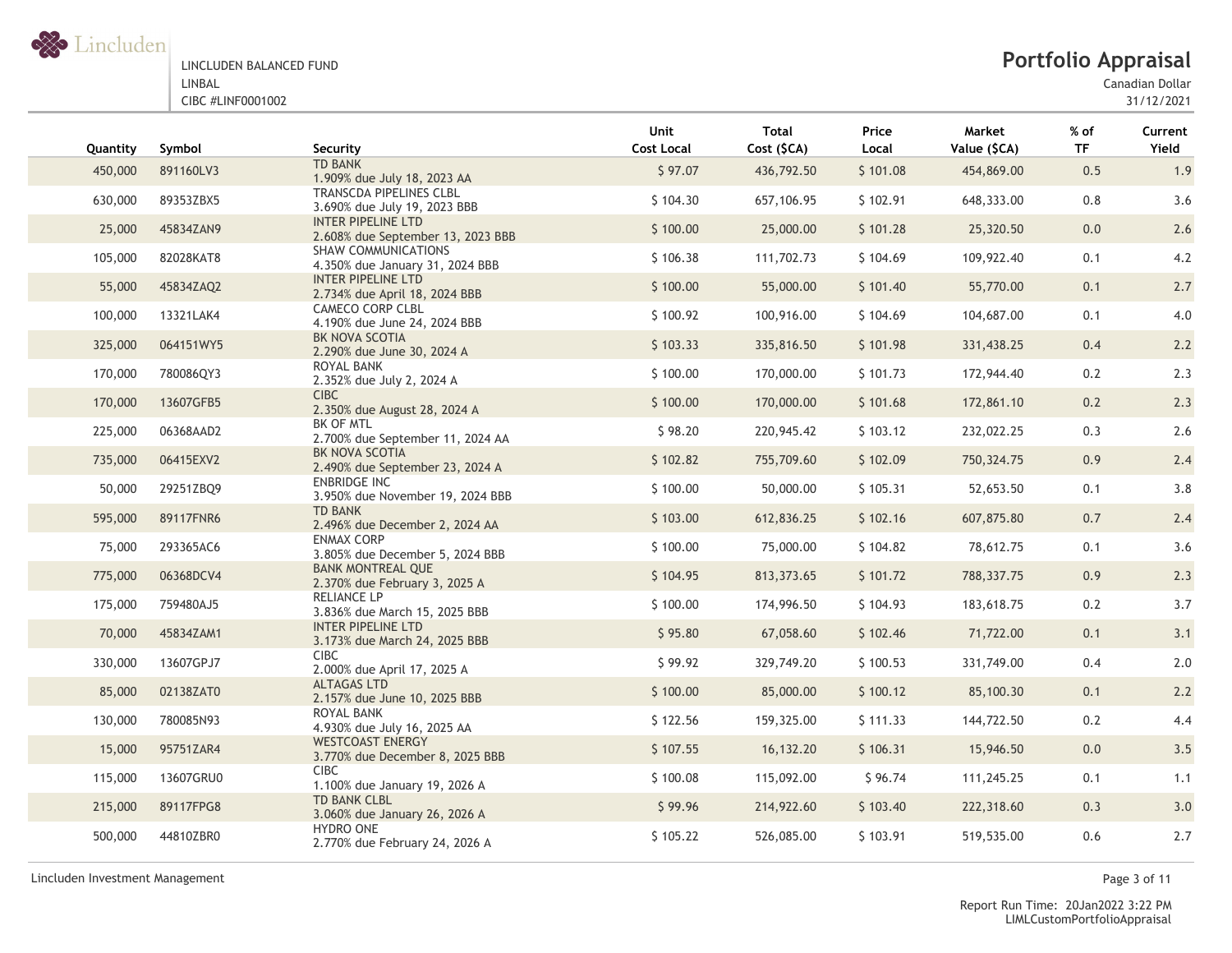

# **Portfolio Appraisal**

Canadian Dollar

31/12/2021

| Quantity | Symbol    | Security                                                        | Unit<br><b>Cost Local</b> | <b>Total</b><br>Cost (\$CA) | Price<br>Local | Market<br>Value (\$CA) | $%$ of<br><b>TF</b> | Current<br>Yield |
|----------|-----------|-----------------------------------------------------------------|---------------------------|-----------------------------|----------------|------------------------|---------------------|------------------|
| 115,000  | 759480AK2 | <b>RELIANCE LP</b><br>3.750% due March 15, 2026 BBB             | \$99.68                   | 114,627.40                  | \$105.46       | 121,279.00             | 0.1                 | 3.6              |
| 60,000   | 02138ZAP8 | <b>ALTAGAS LTD</b><br>4.120% due April 7, 2026 BBB              | \$99.94                   | 59,965.80                   | \$107.12       | 64,269.60              | 0.1                 | 3.8              |
| 55,000   | 766910BG7 | RIOCAN REAL ESTATE INVT TR UNIT<br>1.974% due June 15, 2026 BBB | \$100.00                  | 55,000.00                   | \$98.36        | 54,096.35              | 0.1                 | 2.0              |
| 725,000  | 63306AGJ9 | NATIONAL BANK<br>1.573% due August 18, 2026 A                   | \$99.99                   | 724,916.00                  | \$98.94        | 717,278.75             | 0.8                 | 1.6              |
| 40,000   | 45834ZAP4 | <b>INTER PIPELINE LTD</b><br>3.484% due December 16, 2026 BBB   | \$100.42                  | 40,168.64                   | \$103.37       | 41,348.80              | 0.0                 | 3.4              |
| 125,000  | 95751DAP7 | <b>WESTCOAST ENERGY INC</b><br>7.300% due December 18, 2026 BBB | \$97.89                   | 122,360.00                  | \$122.79       | 153,485.00             | 0.2                 | 5.9              |
| 590,000  | 780086RQ9 | <b>ROYAL BANK</b><br>2.328% due January 28, 2027 A              | \$100.21                  | 591,222.75                  | \$101.16       | 596,826.30             | 0.7                 | 2.3              |
| 75,000   | 37252BAD4 | Genworth MI Canada Inc<br>2.955% due March 1, 2027 BBB          | \$100.00                  | 74,999.25                   | \$101.25       | 75,940.50              | 0.1                 | 2.9              |
| 380,000  | 89353ZCF3 | <b>TRANSCDA PIPELINES</b><br>3.800% due April 5, 2027 BBB       | \$103.12                  | 391,863.80                  | \$106.87       | 406,117.40             | 0.5                 | 3.6              |
| 365,000  | 35085ZBN5 | <b>ETR 407</b><br>2.430% due May 4, 2027 A                      | \$105.20                  | 383,965.95                  | \$102.47       | 374,026.45             | 0.4                 | 2.4              |
| 40,000   | 86682ZAM8 | SUN LIFE FINANCIAL INC.<br>2.580% due May 10, 2027 A            | \$99.96                   | 39,984.80                   | \$101.75       | 40,700.80              | 0.0                 | 2.5              |
| 135,000  | 014443AG0 | ALECTRA INC<br>2.488% due May 17, 2027 A                        | \$100.00                  | 135,000.00                  | \$103.01       | 139,062.15             | 0.2                 | 2.4              |
| 90,000   | 45834ZAR0 | <b>INTER PIPELINE LTD</b><br>4.232% due June 1, 2027 BBB        | \$100.00                  | 90,000.00                   | \$106.85       | 96,165.00              | 0.1                 | 4.0              |
| 95,000   | 663307AL0 | NORTH WEST REDWATER PART<br>2.800% due June 1, 2027 BBB         | \$99.06                   | 94,109.85                   | \$102.68       | 97,544.10              | 0.1                 | 2.7              |
| 175,000  | 02138ZAQ6 | ALTAGAS LTD<br>3.980% due October 4, 2027 BBB                   | \$100.39                  | 175,679.75                  | \$107.41       | 187,974.50             | 0.2                 | 3.7              |
| 60,000   | 759480AL0 | <b>RELIANCE LP</b><br>2.680% due December 1, 2027 BBB           | \$99.98                   | 59,989.20                   | \$100.41       | 60,245.40              | 0.1                 | 2.7              |
| 30,000   | 391906AC8 | <b>GTAA</b><br>6.450% due December 3, 2027 A                    | \$134.29                  | 40,285.80                   | \$122.99       | 36,895.50              | 0.0                 | $5.2$            |
| 205,000  | 59162NAF6 | METRO INC.<br>3.390% due December 6, 2027 BBB                   | \$99.94                   | 204,879.05                  | \$106.08       | 217,457.85             | 0.3                 | 3.2              |
| 65,000   | 39138CAH9 | <b>GREAT-WEST LIFECO</b><br>3.337% due February 28, 2028 A      | \$100.00                  | 65,000.00                   | \$106.53       | 69,246.45              | 0.1                 | 3.1              |
| 540,000  | 70632ZAK7 | PEMBINA PIPELINE<br>4.020% due March 27, 2028 BBB               | \$100.42                  | 542,274.45                  | \$107.53       | 580,656.60             | 0.7                 | 3.7              |
| 40,000   | 124900AC5 | <b>CCL INDUSTRIES</b><br>3.864% due April 13, 2028 BBB          | \$100.00                  | 40,000.00                   | \$106.98       | 42,793.20              | 0.1                 | 3.6              |
| 230,000  | 391906AH7 | <b>GTAA</b><br>1.540% due May 3, 2028 A                         | \$98.24                   | 225,961.10                  | \$96.56        | 222,094.90             | 0.3                 | 1.6              |
| 30,000   | 07813ZCJ1 | <b>BELL CANADA</b><br>2.200% due May 29, 2028 BBB               | \$99.88                   | 29,963.10                   | \$98.85        | 29,654.70              | 0.0                 | 2.2              |
| 80,000   | 02138ZAW3 | <b>ALTAGAS LTD</b><br>2.075% due May 30, 2028 BBB               | \$100.00                  | 80,000.00                   | \$96.68        | 77,341.60              | 0.1                 | 2.1              |

Lincluden Investment Management Page 4 of 11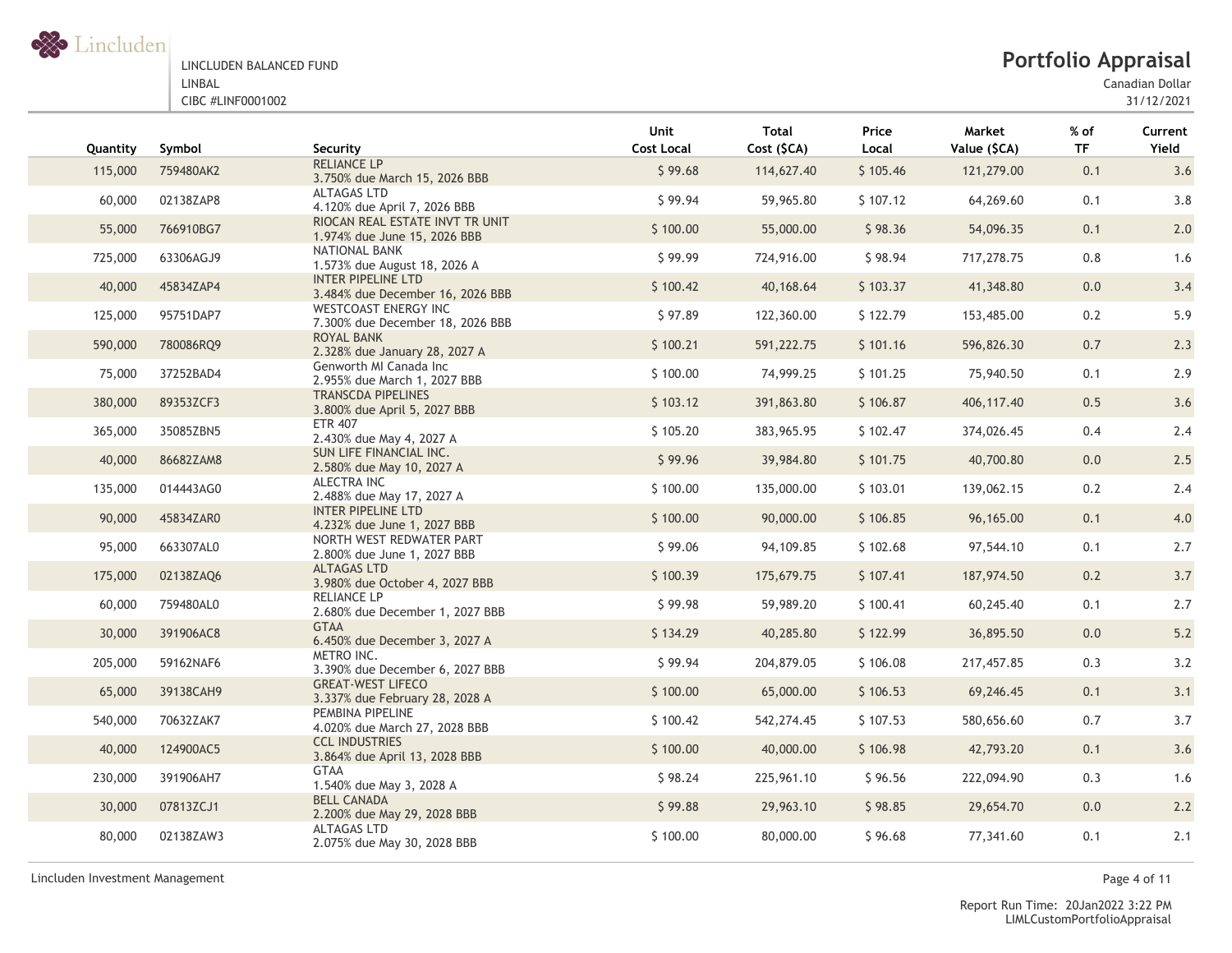

Canadian Dollar

| Quantity | Symbol    | Security                                                      | Unit<br><b>Cost Local</b> | <b>Total</b><br>Cost (\$CA) | Price<br>Local | Market<br>Value (\$CA) | $%$ of<br><b>TF</b> | Current<br>Yield |
|----------|-----------|---------------------------------------------------------------|---------------------------|-----------------------------|----------------|------------------------|---------------------|------------------|
| 60,000   | 293365AD4 | <b>ENMAX CORP</b><br>3.836% due June 5, 2028 BBB              | \$100.00                  | 60,000.00                   | \$106.84       | 64,104.60              | 0.1                 | 3.6              |
| 60,000   | 49327ZAA3 | <b>KEYERA CORP</b><br>3.934% due June 21, 2028 BBB            | \$100.00                  | 60,000.00                   | \$106.76       | 64,054.80              | 0.1                 | 3.7              |
| 130,000  | 136375CR1 | <b>CNR</b><br>3.200% due July 31, 2028 A                      | \$99.54                   | 129,404.60                  | \$106.40       | 138,316.10             | 0.2                 | 3.0              |
| 50,000   | 136375CS9 | <b>CNR</b><br>3.000% due February 8, 2029 A                   | \$99.54                   | 49,769.00                   | \$104.99       | 52,494.00              | 0.1                 | 2.9              |
| 160,000  | 775109BJ9 | ROGERS COMMUNICATIONS INC<br>3.250% due May 1, 2029 BBB       | \$106.52                  | 170,432.60                  | \$102.96       | 164,737.60             | 0.2                 | 3.2              |
| 225,000  | 17039AAP1 | <b>CHOICE PROPERTIES REIT</b><br>3.532% due June 11, 2029 BBB | \$101.23                  | 227,776.75                  | \$105.80       | 238,043.25             | 0.3                 | 3.3              |
| 55,000   | 29251ZBS5 | <b>ENBRIDGE INC</b><br>2.990% due October 3, 2029 BBB         | \$99.93                   | 54,962.05                   | \$101.99       | 56,094.50              | 0.1                 | 2.9              |
| 115,000  | 82028KAZ4 | SHAW COMMUNICATIONS INC<br>3.300% due December 10, 2029 BBB   | \$99.53                   | 114,456.05                  | \$102.84       | 118,270.60             | 0.1                 | 3.2              |
| 50,000   | 70632ZAQ4 | PEMBINA PIPELINE<br>3.310% due February 1, 2030 BBB           | \$99.92                   | 49,962.00                   | \$102.89       | 51,445.50              | 0.1                 | 3.2              |
| 30,000   | 539481AN1 | <b>LOBLAW COS LTD</b><br>2.284% due May 7, 2030 BBB           | \$100.00                  | 30,000.00                   | \$98.13        | 29,439.30              | 0.0                 | 2.3              |
| 450,000  | 07813ZCE2 | <b>BELL CANADA</b><br>2.500% due May 14, 2030 BBB             | \$99.75                   | 448,864.00                  | \$98.73        | 444,262.50             | 0.5                 | 2.5              |
| 150,000  | 39138CAK2 | <b>GREAT-WEST LIFECO</b><br>2.379% due May 14, 2030 A         | \$100.00                  | 150,000.00                  | \$100.30       | 150,453.00             | 0.2                 | 2.4              |
| 80,000   | 628957AG7 | <b>NAV CANADA</b><br>2.063% due May 29, 2030 AA               | \$100.00                  | 80,000.00                   | \$99.18        | 79,341.60              | 0.1                 | 2.1              |
| 285,000  | 87971MBS1 | <b>TELUS CORP</b><br>2.050% due October 7, 2030 BBB           | \$94.76                   | 270,053.45                  | \$94.66        | 269,778.15             | 0.3                 | 2.2              |
| 50,000   | 29251ZBU0 | <b>ENBRIDGE INC</b><br>3.100% due September 21, 2033 BBB      | \$99.83                   | 49,915.50                   | \$98.80        | 49,400.50              | 0.1                 | 3.1              |
| 70,000   | 29250NAX3 | <b>ENBRIDGE INC</b><br>6.625% due April 12, 2078 BBB          | \$108.42                  | 75,894.00                   | \$113.34       | 79,334.50              | 0.1                 | 5.8              |
| 200,000  | 780086SV7 | ROYAL BANL CALLB<br>4.000% due February 24, 2081 BBB          | \$100.00                  | 200,000.00                  | \$102.13       | 204,268.00             | 0.2                 | 3.9              |
| 145,000  | 56501RAL0 | MANULIFE FINANCIAL CORP.<br>3.375% due June 19, 2081 BBB      | \$100.00                  | 145,000.00                  | \$97.09        | 140,773.25             | 0.2                 | 3.5              |
| 70,000   | 866796AF2 | SUN LIFE FINANCIAL CLBL<br>3.600% due June 30, 2081 A         | \$100.00                  | 70,000.00                   | \$98.38        | 68,862.50              | 0.1                 | 3.7              |
|          |           | <b>Accrued Interest</b>                                       |                           |                             |                | 103,529.69             | 0.1                 |                  |
|          |           | <b>Canadian Pay Corporate Total</b>                           |                           | 14,867,330.28               |                | 15, 117, 419. 49       | 17.9                | 2.8              |
|          |           |                                                               |                           |                             |                |                        |                     |                  |
|          |           | <b>Canadian Pay Bonds Total</b>                               |                           | 32,914,507.74               |                | 32,992,988.81          | 39.0                | 2.4              |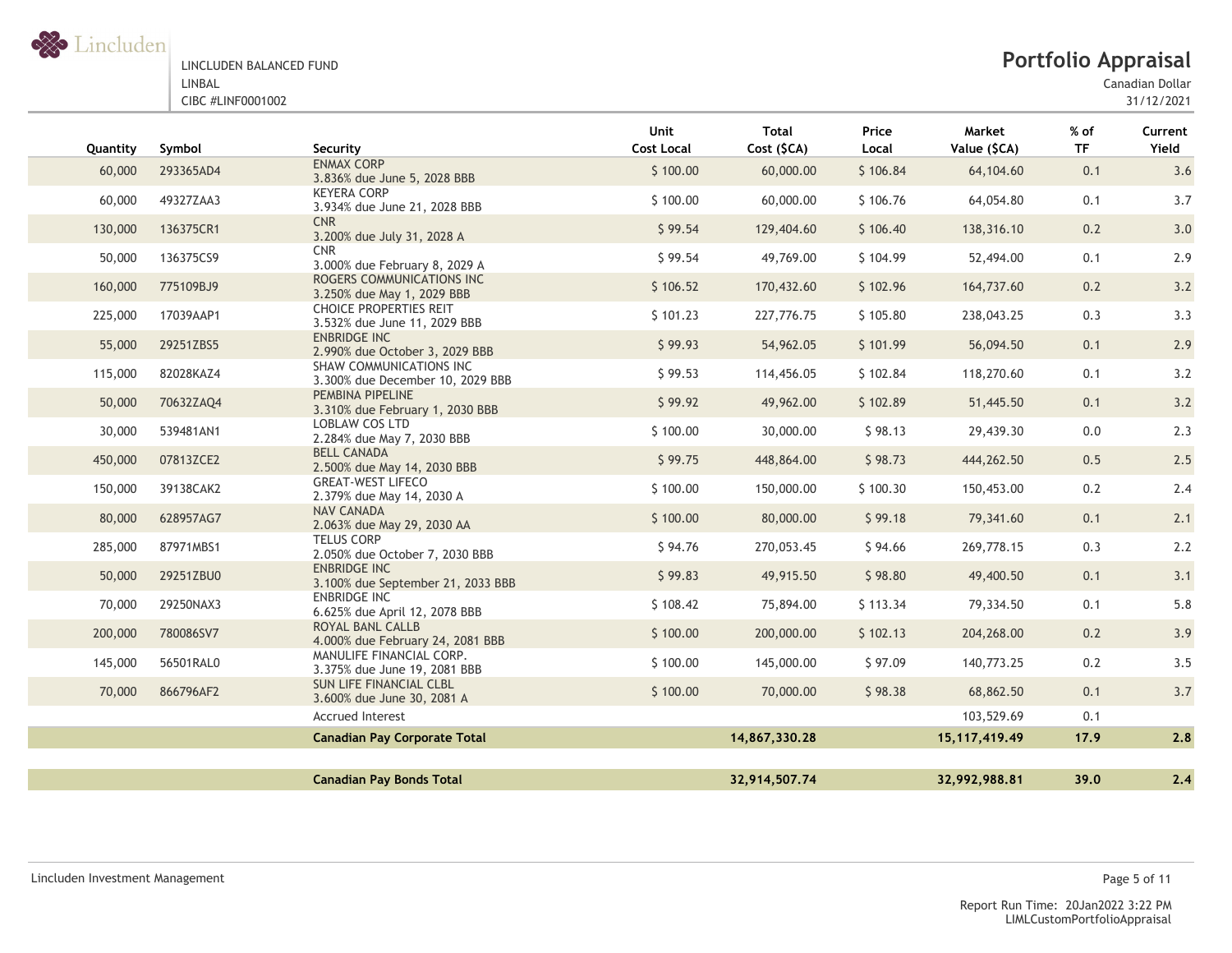

LINCLUDEN BALANCED FUND LINBAL

CIBC #LINF0001002

Canadian Dollar

31/12/2021

| Quantity                                   | Symbol       | Security                               | Unit<br><b>Cost Local</b> | <b>Total</b><br>Cost (\$CA) | Price<br>Local | Market<br>Value (\$CA) | % of<br><b>TF</b> | Current<br>Yield |
|--------------------------------------------|--------------|----------------------------------------|---------------------------|-----------------------------|----------------|------------------------|-------------------|------------------|
|                                            |              | <b>Fixed Income Total</b>              |                           | 32,914,507.74               |                | 32,992,988.81          | 39.0              | 2.4              |
| Equity<br><b>Canadian Equity</b><br>Energy |              |                                        |                           |                             |                |                        |                   |                  |
| 51,093                                     | CVE          | CENOVUS ENERGY INC.                    | \$10.95                   | 559,449.86                  | \$15.51        | 792,452.43             | 0.9               | 0.9              |
| 6,730                                      | CA15135U1176 | <b>CENOVUS Warrant</b>                 | \$0.00                    | 0.00                        | \$9.51         | 64,002.30              | 0.1               | $0.0\,$          |
| 191,082                                    | CMG          | COMPUTER MODELLING GROUP               | \$7.12                    | 1,360,953.75                | \$4.26         | 814,009.32             | 1.0               | 4.7              |
| 86,535                                     | ESI          | ENSIGN ENERGY SERVICES INC.            | \$5.95                    | 514,813.57                  | \$1.68         | 145,378.80             | 0.2               | $0.0\,$          |
| 25,600                                     | PSI          | <b>PASON SYSTEMS</b>                   | \$10.75                   | 275,300.37                  | \$11.54        | 295,424.00             | 0.3               | 1.7              |
| 4,115                                      | PEY          | PEYTO EXPLORATION & DEV CORP           | \$8.90                    | 36,616.73                   | \$9.45         | 38,886.75              | 0.0               | 6.3              |
| 47,070                                     | SU           | SUNCOR ENERGY INC NEW COM              | \$24.88                   | 1, 171, 251.92              | \$31.65        | 1,489,765.50           | 1.8               | 5.3              |
| 7,230                                      | <b>TRP</b>   | <b>TC Energy</b>                       | \$53.59                   | 387,470.88                  | \$58.83        | 425,340.90             | 0.5               | 5.9              |
| 18,370                                     | <b>VET</b>   | <b>VERMILION ENERGY INC COM</b>        | \$30.50                   | 560,294.44                  | \$15.90        | 292,083.00             | 0.3               | 0.0              |
| 3,058                                      | WCP          | WHITECAP RESOURCES INC                 | \$9.55                    | 29,203.87                   | \$7.49         | 22,904.42              | 0.0               | 3.6              |
|                                            |              | <b>Energy Total</b>                    |                           | 4,895,355.40                |                | 4,380,247.42           | 5.2               | 3.6              |
| <b>Materials</b>                           |              |                                        |                           |                             |                |                        |                   |                  |
| 6,505                                      | CCL/B        | <b>CCL INDUSTRIES CL B</b>             | \$51.50                   | 335,018.54                  | \$67.83        | 441,234.15             | 0.5               | 1.2              |
| 1,225                                      | <b>ITP</b>   | <b>INTERTAPE POLYMER</b>               | \$22.18                   | 27,172.08                   | \$26.32        | 32,242.00              | 0.0               | 3.3              |
| 11,424                                     | SJ           | STELLA-JONES INC                       | \$37.13                   | 424, 143. 10                | \$40.01        | 457,074.24             | 0.5               | 1.8              |
|                                            |              | <b>Materials Total</b>                 |                           | 786,333.72                  |                | 930,550.39             | 1,1               | 1.6              |
| <b>Industrials</b>                         |              |                                        |                           |                             |                |                        |                   |                  |
| 395                                        | <b>BDGI</b>  | <b>BADGER INFRASTRUCTURE SOLUTIONS</b> | \$27.84                   | 10,995.01                   | \$31.79        | 12,557.05              | 0.0               | 2.0              |
| 83,441                                     | <b>BDT</b>   | <b>BIRD CONSTRUCTION INC.</b>          | \$7.16                    | 597,590.26                  | \$9.82         | 819,390.62             | 1.0               | 4.0              |
| 120                                        | <b>BYD</b>   | <b>BOYD GROUP SERVICES INC</b>         | \$149.56                  | 17,947.73                   | \$199.62       | 23,954.40              | 0.0               | 0.3              |
| 910                                        | CGY          | <b>CALIAN GROUP LTD</b>                | \$35.09                   | 31,931.99                   | \$61.54        | 56,001.40              | 0.1               | 1.8              |
| 9,045                                      | CNR          | CANADIAN NATL RY CO COM                | \$92.65                   | 838,062.59                  | \$155.38       | 1,405,412.10           | 1.7               | 1.6              |
| 2,870                                      | <b>XTC</b>   | <b>EXCO TECHNOLOGIES</b>               | \$10.13                   | 29,081.25                   | \$10.31        | 29,589.70              | 0.0               | 3.9              |
| 930                                        | <b>FTT</b>   | FINNING INT'L INC.                     | \$19.59                   | 18,219.19                   | \$31.88        | 29,648.40              | 0.0               | 2.8              |
| 930                                        | <b>RCH</b>   | RICHELIEU HARDWARE LTD                 | \$25.83                   | 24,018.83                   | \$43.63        | 40,575.90              | 0.0               | 0.6              |
|                                            |              | <b>Industrials Total</b>               |                           | 1,567,846.85                |                | 2,417,129.57           | 2.9               | 2.4              |

Lincluden Investment Management Page 6 of 11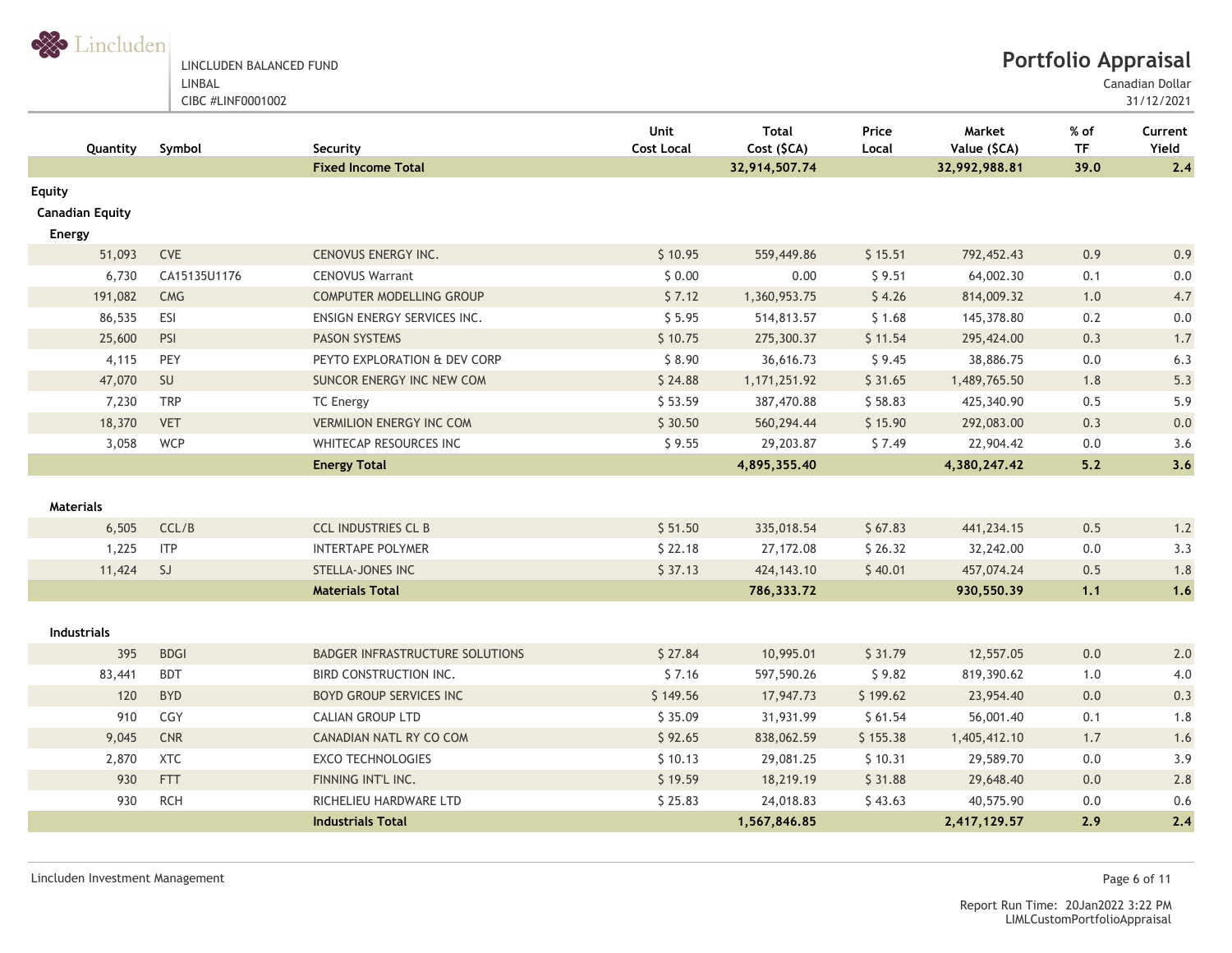

**Portfolio Appraisal**

Canadian Dollar

31/12/2021

| Quantity                      | Symbol                 | Security                                | <b>Unit</b><br><b>Cost Local</b> | <b>Total</b><br>Cost (\$CA) | Price<br>Local | Market<br>Value (\$CA) | $%$ of<br><b>TF</b> | Current<br>Yield |
|-------------------------------|------------------------|-----------------------------------------|----------------------------------|-----------------------------|----------------|------------------------|---------------------|------------------|
| <b>Consumer Discretionary</b> |                        |                                         |                                  |                             |                |                        |                     |                  |
| 1,970                         | <b>MG</b>              | MAGNA INTL INC COM                      | \$39.26                          | 77,343.11                   | \$102.35       | 201,629.50             | 0.2                 | 2.1              |
| 3,990                         | MRE                    | MARTINREA INTL INC.                     | \$8.81                           | 35,160.91                   | \$11.50        | 45,885.00              | 0.1                 | 1.7              |
| 20,010                        | <b>MTY</b>             | MTY FOOD GROUP INC                      | \$36.15                          | 723,410.48                  | \$63.28        | 1,266,232.80           | 1.5                 | 1.2              |
| 3,410                         | <b>PZA</b>             | PIZZA PIZZA ROYALTY CORP                | \$14.63                          | 49,899.78                   | \$12.02        | 40,988.20              | 0.0                 | 6.0              |
| 4,500                         | QSR                    | RESTAURANT BRANDS INTL INC COM          | \$57.68                          | 259,577.95                  | \$76.70        | 345,150.00             | 0.4                 | 3.6              |
|                               |                        | <b>Consumer Discretionary Total</b>     |                                  | 1,145,392.24                |                | 1,899,885.50           | 2.2                 | 1.8              |
| <b>Consumer Staples</b>       |                        |                                         |                                  |                             |                |                        |                     |                  |
| 29,330                        | ATD                    | ALIMENTATION COUCHE TARD A              | \$42.11                          | 1,234,999.34                | \$53.00        | 1,554,490.00           | 1.8                 | 0.8              |
| 15,323                        | <b>NWC</b>             | NORTH WEST CO INC COM                   | \$25.65                          | 393,031.81                  | \$34.24        | 524,659.52             | 0.6                 | 4.3              |
| 29,140                        | SAP                    | SAPUTO INC COM                          | \$30.04                          | 875,281.11                  | \$28.50        | 830,490.00             | 1.0                 | 2.5              |
|                               |                        | <b>Consumer Staples Total</b>           |                                  | 2,503,312.26                |                | 2,909,639.52           | 3.4                 | 1.9              |
| <b>Financials</b>             |                        |                                         |                                  |                             |                |                        |                     |                  |
| 9,000                         | <b>BNS</b>             | <b>BANK N S HALIFAX COM</b>             | \$64.52                          | 580,652.66                  | \$89.55        | 805,950.00             | 1.0                 | 4.5              |
| 590                           | BBU-U                  | <b>BROOKFIELD BUSINESS PARTNERS LTD</b> | \$48.59                          | 28,670.39                   | \$58.05        | 34,249.50              | 0.0                 | 0.5              |
| 1,860                         | <b>CWB</b>             | <b>CANADIAN WESTERN BANK</b>            | \$24.24                          | 45,078.38                   | \$36.30        | 67,518.00              | 0.1                 | 3.3              |
| 3,200                         | <b>CM</b>              | CDN IMPERIAL BK COMM TORONTO O COM      | \$90.26                          | 288,821.34                  | \$147.45       | 471,840.00             | 0.6                 | 4.1              |
| 19,000                        | <b>HCG</b>             | HOME CAPITAL GROUP                      | \$24.66                          | 468,535.31                  | \$39.07        | 742,330.00             | 0.9                 | 0.0              |
| 2,410                         | <b>IFC</b>             | <b>INTACT FINL CORP COM</b>             | \$174.58                         | 420,737.32                  | \$164.42       | 396,252.20             | 0.5                 | 2.2              |
| 795                           | $\mathsf{L}\mathsf{B}$ | LAURENTIAN BANK OF CANADA               | \$46.19                          | 36,718.89                   | \$40.17        | 31,935.15              | 0.0                 | 4.4              |
| 17,915                        | POW                    | POWER CORP CDA SUB VTG                  | \$21.27                          | 381,033.43                  | \$41.80        | 748,847.00             | 0.9                 | 4.7              |
| 10,250                        | <b>RY</b>              | ROYAL BK CDA MONTREAL QUE COM           | \$75.97                          | 778,688.75                  | \$134.25       | 1,376,062.50           | 1.6                 | 3.6              |
| 16,395                        | TD                     | TORONTO DOMINION BK ONT COM NEW         | \$55.83                          | 915,368.57                  | \$96.98        | 1,589,987.10           | 1.9                 | 3.4              |
| 2,140                         | <b>TCN</b>             | TRICON RESIDENTIAL INC                  | \$11.15                          | 23,857.70                   | \$19.36        | 41,430.40              | 0.0                 | 1.4              |
|                               |                        | <b>Financials Total</b>                 |                                  | 3,968,162.72                |                | 6,306,401.85           | 7.5                 | 3.3              |
| <b>Information Technology</b> |                        |                                         |                                  |                             |                |                        |                     |                  |
| 7,845                         | GIB/A                  | CGI INC CL A SV                         | \$57.30                          | 449,485.70                  | \$111.85       | 877,463.25             | 1.0                 |                  |
| 493                           | CSU                    | <b>CONSTELLATION SOFTWARE INC</b>       | \$593.88                         | 292,784.97                  | \$2,346.94     | 1,157,041.42           | 1.4                 | $0.2\,$          |
| 790                           | <b>DND</b>             | DYE & DURHAM LTD                        | \$42.65                          | 33,696.74                   | \$44.88        | 35,455.20              | 0.0                 | 0.2              |
| 900                           | <b>ENGH</b>            | <b>ENGHOUSE SYSTEMS LTD</b>             | \$48.11                          | 43,301.79                   | \$48.43        | 43,587.00              | 0.1                 | 1.3              |

Lincluden Investment Management Page 7 of 11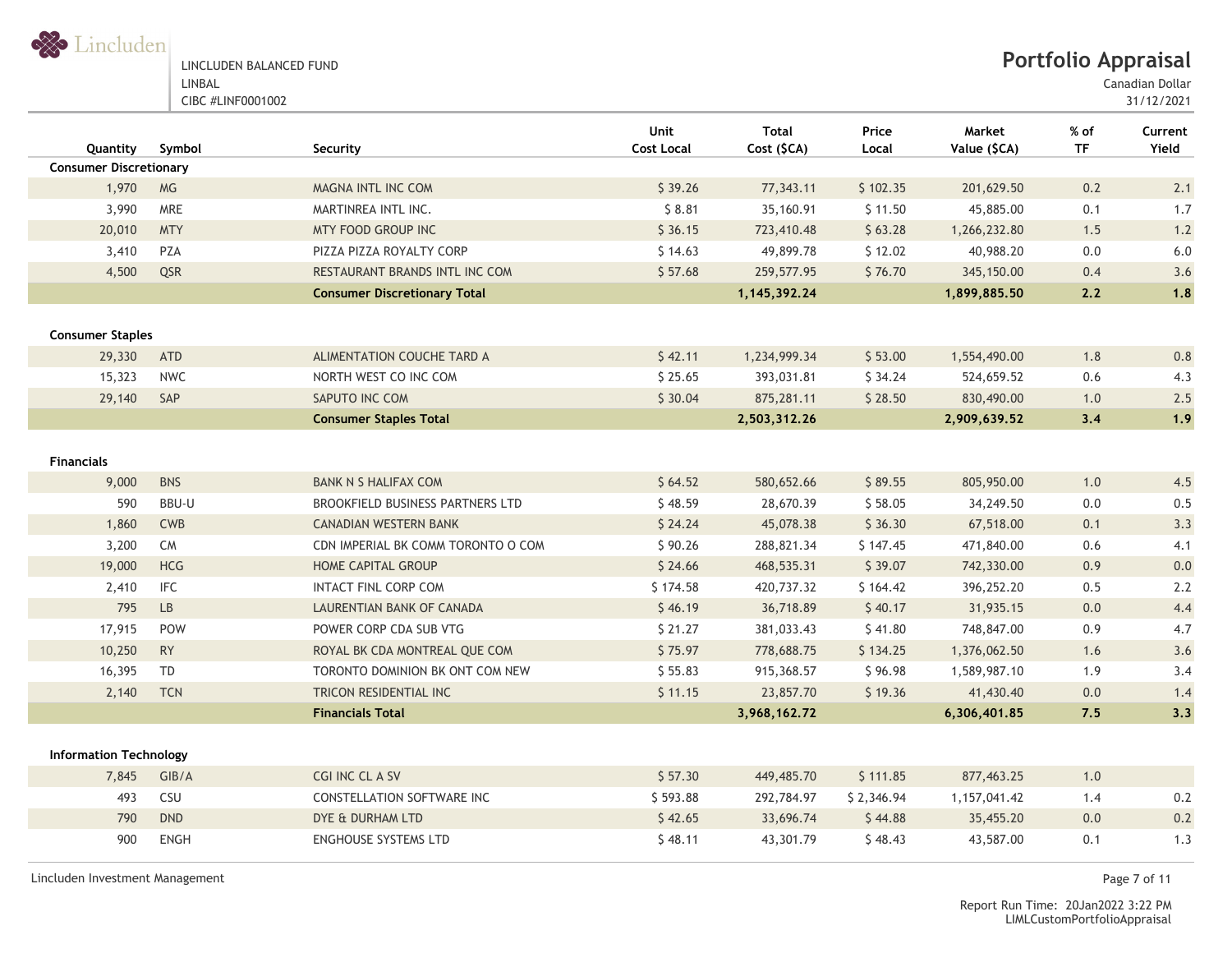Strincluden

LINCLUDEN BALANCED FUND LINBAL CIBC #LINF0001002

Canadian Dollar

| Quantity                                                   | Symbol      | Security                                  | Unit<br><b>Cost Local</b> | <b>Total</b><br>Cost (\$CA) | Price<br>Local     | Market<br>Value (\$CA) | % of<br><b>TF</b> | Current<br>Yield |
|------------------------------------------------------------|-------------|-------------------------------------------|---------------------------|-----------------------------|--------------------|------------------------|-------------------|------------------|
| 15,783                                                     | <b>TOI</b>  | Topicus.com                               | \$62.64                   | 988,586.84                  | \$116.10           | 1,832,406.30           | 2.2               | 4.4              |
|                                                            |             | <b>Information Technology Total</b>       |                           | 1,807,856.03                |                    | 3,945,953.17           | 4.7               | 2.1              |
|                                                            |             |                                           |                           |                             |                    |                        |                   |                  |
| <b>Communication Services</b>                              |             |                                           |                           |                             |                    |                        |                   |                  |
| 8,335                                                      | RCI.B       | ROGERS COMMUNICATIONS INC CL B            | \$55.65                   | 463,862.33                  | \$60.23            | 502,017.05             | 0.6               | 3.3              |
|                                                            |             | <b>Communication Services Total</b>       |                           | 463,862.33                  |                    | 502,017.05             | 0.6               | 3.3              |
|                                                            |             |                                           |                           |                             |                    |                        |                   |                  |
| <b>Real Estate</b>                                         |             |                                           |                           |                             |                    |                        |                   |                  |
| 1,390                                                      | <b>ISV</b>  | <b>INFORMATION SERVICES CORP</b>          | \$29.46                   | 40,952.18                   | \$25.47            | 35,403.30              | 0.0               | 3.6              |
| 3,345                                                      | $IIP-U$     | INTERRENT REAL ESTATE INVT TR TR UNIT NEW | \$12.91                   | 43,197.97                   | \$17.31            | 57,901.95              | 0.1               | 2.0              |
|                                                            |             | <b>Real Estate Total</b>                  |                           | 84, 150. 15                 |                    | 93,305.25              | 0.1               | 2.6              |
|                                                            |             |                                           |                           |                             |                    |                        |                   |                  |
|                                                            |             | <b>Canadian Equity Total</b>              |                           | 17,222,271.69               |                    | 23,385,129.72          | 27.6              | 2.7              |
| <b>Foreign Equity</b><br><b>US Equity</b><br><b>Energy</b> |             |                                           |                           |                             |                    |                        |                   |                  |
| 2,735                                                      | EOG         | EOG RESOURCES INC.                        | <b>\$US 98.68</b>         | 360,282.57                  | <b>\$US 88.83</b>  | 307,319.67             | 0.4               | 3.4              |
|                                                            |             | <b>Energy Total</b>                       |                           | 360,282.57                  |                    | 307,319.67             | 0.4               | 3,4              |
| <b>Consumer Discretionary</b>                              |             |                                           |                           |                             |                    |                        |                   |                  |
| 2,210                                                      | <b>DIS</b>  | DISNEY WALT CO COM DISNEY                 | <b>\$US 118.34</b>        | 355,328.57                  | <b>\$US 154.89</b> | 433,001.11             | 0.5               | 0.0              |
| 1,115                                                      | DG          | DOLLAR GENERAL CORP                       | <b>\$US 109.76</b>        | 160,577.08                  | <b>\$US 235.83</b> | 332,619.17             | 0.4               | 0.7              |
| 6,420                                                      | <b>DLTR</b> | DOLLAR TREE INC COM                       | <b>\$US 89.82</b>         | 759,495.08                  | <b>SUS 140.52</b>  | 1,141,159.97           | 1.3               | 0.0              |
| 5,550                                                      | TJX US      | TJX COMPANIES INC.                        | <b>SUS 56.13</b>          | 408,862.45                  | <b>SUS 75.92</b>   | 532,994.27             | 0.6               | 1.4              |
| 1,130                                                      | <b>TSCO</b> | <b>TRACTOR SUPPLY CO COM</b>              | <b>\$US 78.59</b>         | 123, 169. 45                | <b>\$US 238.60</b> | 341,053.29             | 0.4               | 0.9              |
|                                                            |             | <b>Consumer Discretionary Total</b>       |                           | 1,807,432.63                |                    | 2,780,827.82           | 3.3               | 0.5              |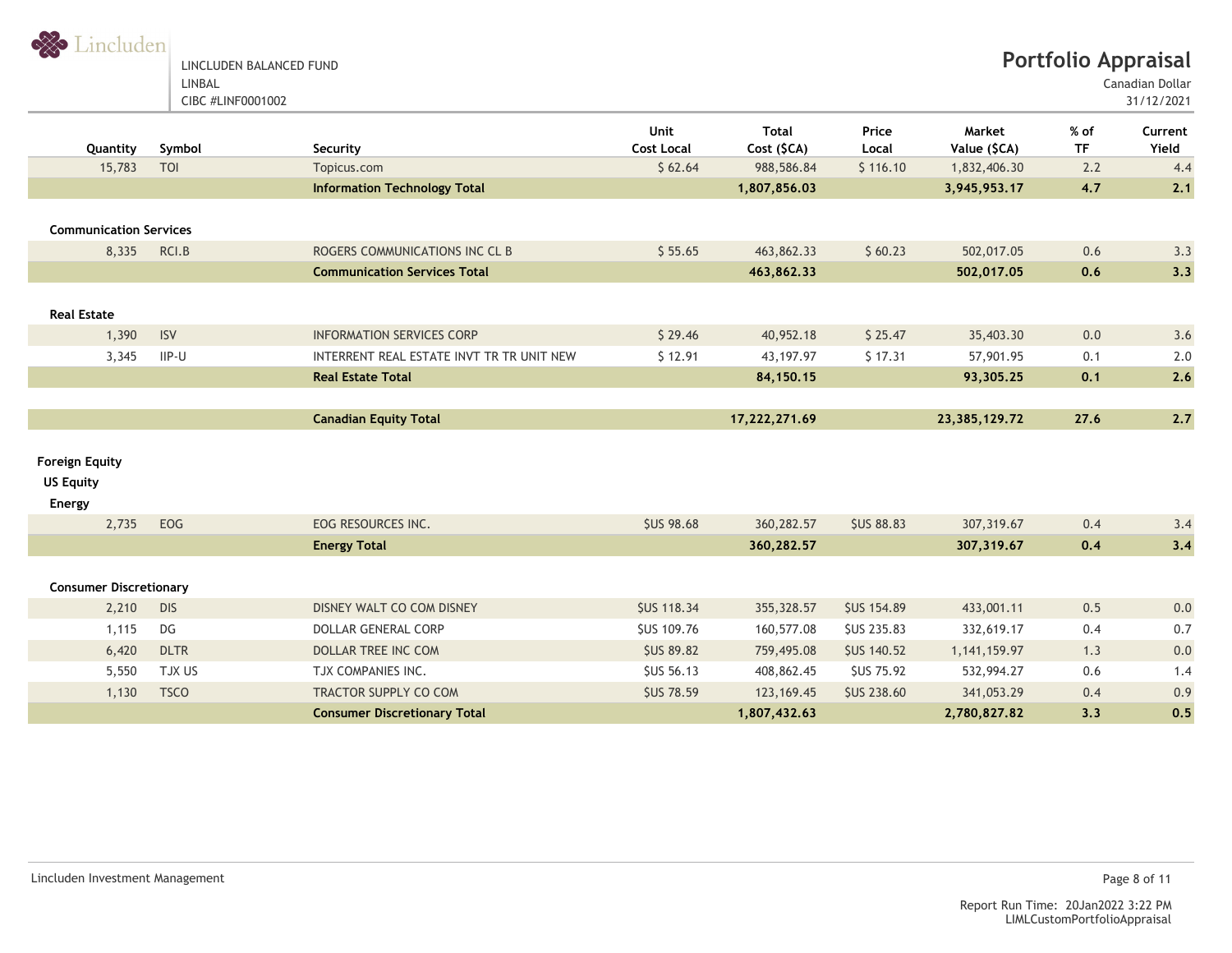S Lincluden

LINCLUDEN BALANCED FUND LINBAL CIBC #LINF0001002

**Portfolio Appraisal**

Canadian Dollar

| Quantity                      | Symbol       | Security                              | Unit<br><b>Cost Local</b> | <b>Total</b><br>Cost (\$CA) | Price<br>Local     | Market<br>Value (\$CA) | % of<br><b>TF</b> | Current<br>Yield |
|-------------------------------|--------------|---------------------------------------|---------------------------|-----------------------------|--------------------|------------------------|-------------------|------------------|
| <b>Consumer Staples</b>       |              |                                       |                           |                             |                    |                        |                   |                  |
| 10,200                        | KR           | <b>KROGER CO COM</b>                  | <b>\$US 27.02</b>         | 359,436.79                  | <b>\$US 45.26</b>  | 583,966.70             | 0.7               | 1.9              |
| 10,401                        | <b>WBA</b>   | <b>WALGREENS BOOTS ALLIANCE</b>       | <b>\$US 57.42</b>         | 782,000.05                  | <b>\$US 52.16</b>  | 686,255.82             | 0.8               | 3.7              |
| 4,258                         | <b>WMT</b>   | WALMART INC.                          | <b>\$US 109.16</b>        | 594,170.46                  | <b>\$US 144.69</b> | 779,323.07             | 0.9               | 1.5              |
|                               |              | <b>Consumer Staples Total</b>         |                           | 1,735,607.31                |                    | 2,049,545.59           | 2.4               | 2.3              |
| <b>Health Care</b>            |              |                                       |                           |                             |                    |                        |                   |                  |
| 8,665                         | <b>CNC</b>   | CENTENE CORP DEL COM                  | <b>\$US 55.32</b>         | 639,453.46                  | <b>\$US 82.40</b>  | 903, 169.24            | 1.1               | 0.0              |
| 2,977                         | <b>JNJ</b>   | JOHNSON & JOHNSON COM                 | <b>SUS 127.88</b>         | 489,509.25                  | <b>SUS 171.07</b>  | 644,207.91             | 0.8               | 2.5              |
| 15,311                        | PFE          | PFIZER INC COM                        | <b>\$US 32.91</b>         | 644,548.33                  | <b>\$US 59.05</b>  | 1,143,659.70           | 1.4               | 2.7              |
|                               |              | <b>Health Care Total</b>              |                           | 1,773,511.04                |                    | 2,691,036.85           | 3.2               | 1.7              |
| <b>Financials</b>             |              |                                       |                           |                             |                    |                        |                   |                  |
| 11,378                        | <b>BAC</b>   | BANK OF AMERICA CORPORATION COM       | <b>\$US 20.33</b>         | 302,710.06                  | <b>\$US 44.49</b>  | 640,326.82             | 0.8               | 1.9              |
| 5,559                         | $\mathsf{C}$ | <b>CITIGROUP INC</b>                  | <b>\$US 59.52</b>         | 428,324.20                  | <b>\$US 60.39</b>  | 424,653.85             | 0.5               | 3.4              |
| 4,758                         | <b>MS</b>    | MORGAN STANLEY COM                    | <b>\$US 30.61</b>         | 185,827.25                  | <b>\$US 98.16</b>  | 590,788.93             | 0.7               | 2.9              |
| 22,197                        | <b>WFC</b>   | WELLS FARGO & CO                      | <b>\$US 35.49</b>         | 1,015,604.32                | <b>SUS 47.98</b>   | 1,347,187.01           | 1.6               | 1.7              |
|                               |              | <b>Financials Total</b>               |                           | 1,932,465.83                |                    | 3,002,956.60           | 3.5               | 2.2              |
| <b>Information Technology</b> |              |                                       |                           |                             |                    |                        |                   |                  |
| 7,399                         | <b>CSCO</b>  | <b>CISCO SYSTEMS INC.</b>             | <b>SUS 35.11</b>          | 342,068.94                  | <b>\$US 63.37</b>  | 593, 102.96            | 0.7               | 2.3              |
| 9,086                         | GLW          | CORNING INC                           | <b>\$US 24.44</b>         | 292,051.53                  | <b>\$US 37.23</b>  | 427,896.89             | 0.5               | 2.6              |
| 1,279                         | <b>MSFT</b>  | MICROSOFT CORP COM                    | <b>SUS 47.63</b>          | 80,043.61                   | <b>\$US 336.32</b> | 544, 122.39            | 0.6               | 0.7              |
| 8,213                         | ORCL         | ORACLE CORP COM                       | <b>SUS 52.87</b>          | 551,564.49                  | <b>SUS 87.21</b>   | 906,027.69             | 1.1               | 1.5              |
|                               |              | <b>Information Technology Total</b>   |                           | 1,265,728.58                |                    | 2,471,149.93           | 2.9               | $1.7$            |
| <b>Communication Services</b> |              |                                       |                           |                             |                    |                        |                   |                  |
| 8,130                         | ATVI         | ACTIVISION BLIZZARD INC COM           | <b>\$US 59.33</b>         | 619,007.65                  | <b>\$US 66.53</b>  | 684, 197.41            | 0.8               | 0.0              |
| 150                           | <b>GOOGL</b> | ALPHABET INC CAP STK CL A             | \$US 1,140.26             | 240,620.68                  | \$US 2,897.04      | 549,691.61             | 0.6               | $0.0\,$          |
| 7,758                         | <b>VZ</b>    | <b>VERIZON COMMUNICATIONS INC COM</b> | <b>\$US 50.45</b>         | 508,980.39                  | <b>SUS 51.96</b>   | 509,908.53             | 0.6               | 4.9              |
|                               |              | <b>Communication Services Total</b>   |                           | 1,368,608.72                |                    | 1,743,797.56           | 2.1               | 1.4              |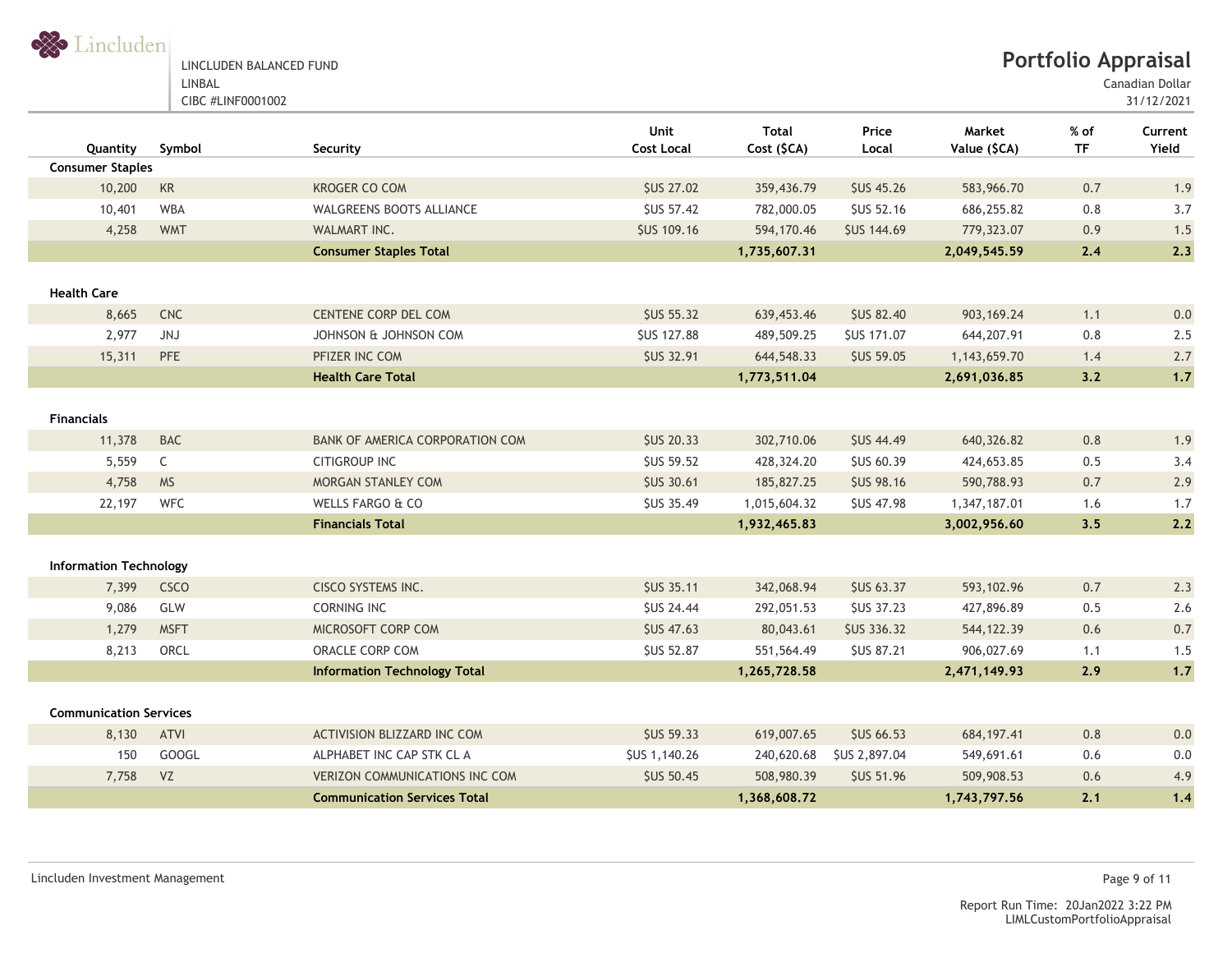S Lincluden LINCLUDEN BALANCED FUND

LINBAL

CIBC #LINF0001002

Canadian Dollar

|                               |                |                                     | Unit               | <b>Total</b>  | Price              | Market         | % of      | Current |
|-------------------------------|----------------|-------------------------------------|--------------------|---------------|--------------------|----------------|-----------|---------|
| Quantity                      | Symbol         | Security                            | <b>Cost Local</b>  | Cost (\$CA)   | Local              | Value (\$CA)   | <b>TF</b> | Yield   |
| <b>Real Estate</b>            |                |                                     |                    |               |                    |                |           |         |
| 3,790                         | <b>FRT</b>     | FEDERAL REALTY INVT TR              | <b>\$US 106.91</b> | 525,982.12    | <b>\$US 136.32</b> | 653,539.96     | 0.8       | 3.1     |
|                               |                | <b>Real Estate Total</b>            |                    | 525,982.12    |                    | 653,539.96     | 0.8       | 3.1     |
|                               |                |                                     |                    |               |                    |                |           |         |
|                               |                | <b>US Equity Total</b>              |                    | 10,769,618.80 |                    | 15,700,173.97  | 18.6      | $1.7$   |
|                               |                |                                     |                    |               |                    |                |           |         |
| <b>International Equity</b>   |                |                                     |                    |               |                    |                |           |         |
| Energy                        |                |                                     |                    |               |                    |                |           |         |
| 3,920                         | RDS/A          | ROYAL DUTCH SHELL ADR 'A' SHS       | <b>\$US 50.19</b>  | 247, 118.48   | <b>\$US 43.40</b>  | 215,203.41     | 0.3       | 3.2     |
| 4,225                         | <b>TTE</b>     | <b>TOTAL ENERGIES SE</b>            | <b>SUS 48.72</b>   | 265,650.79    | <b>SUS 49.46</b>   | 264,334.70     | 0.3       | 5.0     |
|                               |                | <b>Energy Total</b>                 |                    | 512,769.27    |                    | 479,538.12     | 0,6       | 4.2     |
|                               |                |                                     |                    |               |                    |                |           |         |
| <b>Industrials</b>            |                |                                     |                    |               |                    |                |           |         |
| 9,514                         | <b>BOKA NA</b> | <b>BOSKALIS WESTMINSTER</b>         | € 24.76            | 360,895.08    | € 25.62            | 351,033.58     | 0.4       | 2.0     |
| 7,735                         | PRY IM         | PRYSMIAN SPA                        | € 20.31            | 237,718.95    | € 33.11            | 368,829.71     | 0.4       | 1.5     |
| 3,386                         | <b>SIEGY</b>   | SIEMENS A G SPONSORED ADR           | <b>SUS 53.90</b>   | 235,323.89    | <b>\$US 86.81</b>  | 371,835.27     | 0.4       | 1.8     |
| 4,245                         | HO FP          | <b>THALES SA</b>                    | € 80.23            | 503,726.49    | € 74.80            | 457,283.66     | 0.5       | 2.6     |
| 2,720                         | DG FP          | <b>VINCI SA</b>                     | € 56.01            | 226,601.95    | € 92.91            | 363,946.68     | 0.4       | 2.2     |
|                               |                | <b>Industrials Total</b>            |                    | 1,564,266.36  |                    | 1,912,928.90   | 2.3       | 2.0     |
|                               |                |                                     |                    |               |                    |                |           |         |
| <b>Consumer Discretionary</b> |                |                                     |                    |               |                    |                |           |         |
| 29,585                        | <b>INCH LN</b> | <b>INCHCAPE</b>                     | £ 6.83             | 346,036.40    | £9.10              | 460,703.96     | 0.5       | 1.5     |
|                               |                | <b>Consumer Discretionary Total</b> |                    | 346,036.40    |                    | 460,703.96     | 0.5       | 1.5     |
|                               |                |                                     |                    |               |                    |                |           |         |
| <b>Consumer Staples</b>       |                |                                     |                    |               |                    |                |           |         |
| 13,275                        | ABF LN         | <b>ASSOC BRITISH FOODS</b>          | £ 17.40            | 395,825.44    | £ 20.08            | 456,400.28     | 0.5       | 1.3     |
| 9,830                         | AD NA          | KONINKLIJKE AHOLD DELHAIZE          | € 20.80            | 302,255.83    | € 30.14            | 426,610.08     | 0.5       | 2.8     |
| 6,108                         | <b>RKT LN</b>  | RECKITT BENCKISER PLC               | £ 61.02            | 642, 152.56   | £ 63.42            | 663, 243. 39   | 0.8       | 2.8     |
| 8,808                         | <b>ULVR LN</b> | UNILEVER PLC                        | £ 38.04            | 584,330.68    | £ 39.46            | 595,013.77     | 0.7       | 3.7     |
|                               |                | <b>Consumer Staples Total</b>       |                    | 1,924,564.52  |                    | 2, 141, 267.52 | 2.5       | 2.7     |